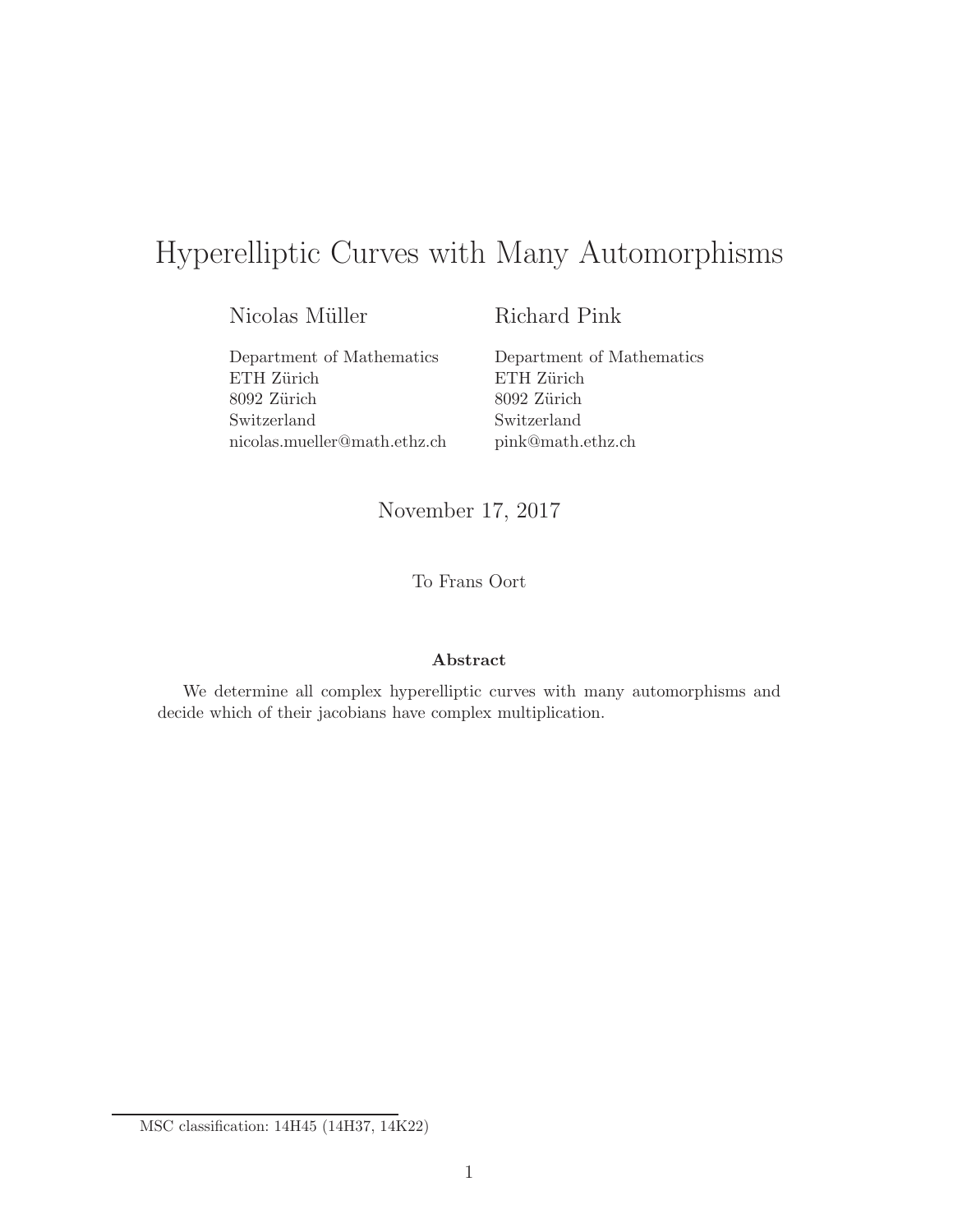### 1 Introduction

Let X be a smooth connected projective algebraic curve of genus  $g \geqslant 2$  over the field of complex numbers. Following Rauch  $[17]$  and Wolfart  $[21]$  we say that X has many automorphisms if it cannot be deformed non-trivially together with its automorphism group. Given his life-long interest in special points on moduli spaces, Frans Oort [\[15,](#page-16-2) Question 5.18.(1)] asked whether the point in the moduli space of curves associated to a curve X with many automorphisms is special, i.e., whether the jacobian of X has complex multiplication.

Here we say that an abelian variety A has *complex multiplication* over a field K if  $\text{End}_{K}^{\circ}(A)$  contains a commutative, semisimple Q-subalgebra of dimension 2 dim A. (This property is called "sufficiently many complex multiplications" in Chai, Conrad and Oort  $[6,$  Def.  $1.3.1.2]$ .

Wolfart [\[22\]](#page-16-3) observed that the jacobian of a curve with many automorphisms does not generally have complex multiplication and answered Oort's question for all  $g \leq 4$ . In the present paper we answer Oort's question for all hyperelliptic curves with many automorphisms.

For this we first determine all isomorphism classes of such curves. For any hyperelliptic curve X over  $\mathbb C$  the automorphism group G is an extension of degree 2 of a finite subgroup G of  $\text{PGL}_2(\mathbb{C})$ , called the reduced automorphism group of X. The classification proceeds by going through all possibilities for  $G$ , using a criterion of Wolfart [\[21\]](#page-16-1). The result is that the isomorphism classes of hyperelliptic curves with many automorphisms fall into three infinite families with  $\bar{G}$  cyclic or dihedral and 15 further curves with  $\bar{G} \cong A_4$ ,  $S_4$ ,  $A_5$ .

All this is essentially known: For the infinite families see for instance Wolfart [\[22,](#page-16-3) §6.1]; for the others see Shaska [\[19\]](#page-16-4); and we do use the explicit equations from [\[19,](#page-16-4) Table 2]. But as we restrict ourselves strictly to hyperelliptic curves with many automorphisms, we can present the classification more succinctly.

A list of all hyperelliptic curves with many automorphisms up to isomorphism is collated in Table [1.](#page-2-0) The equations are given in terms of certain separable polynomials from Table [2.](#page-3-0) For the sake of completeness Table [1](#page-2-0) also contains a description of  $G = Aut_{\mathbb{C}}(X)$  in all cases, taken from and in the notation of Shaska [\[19,](#page-16-4) Table 1].

For every curve X in the three infinite families the jacobian has complex multiplication, because X is a quotient of a Fermat curve: see Wolfart [\[22,](#page-16-3)  $\S 6.1$ ].

For 5 of the other curves the jacobian also has complex multiplication. We establish this by verifying a representation theoretic sufficient condition given by Streit [\[20\]](#page-16-5), which essentially shows that  $Jac(X)$  cannot be deformed non-trivially as a polarized abelian variety together with the action of G.

For each of the 10 remaining curves X it turns out that  $Jac(X)$  does not have complex multiplication. To prove this it suffices to exhibit an abelian subvariety of  $Jac(X)$  without complex multiplication. A natural candidate for this is the jacobian of the quotient of X by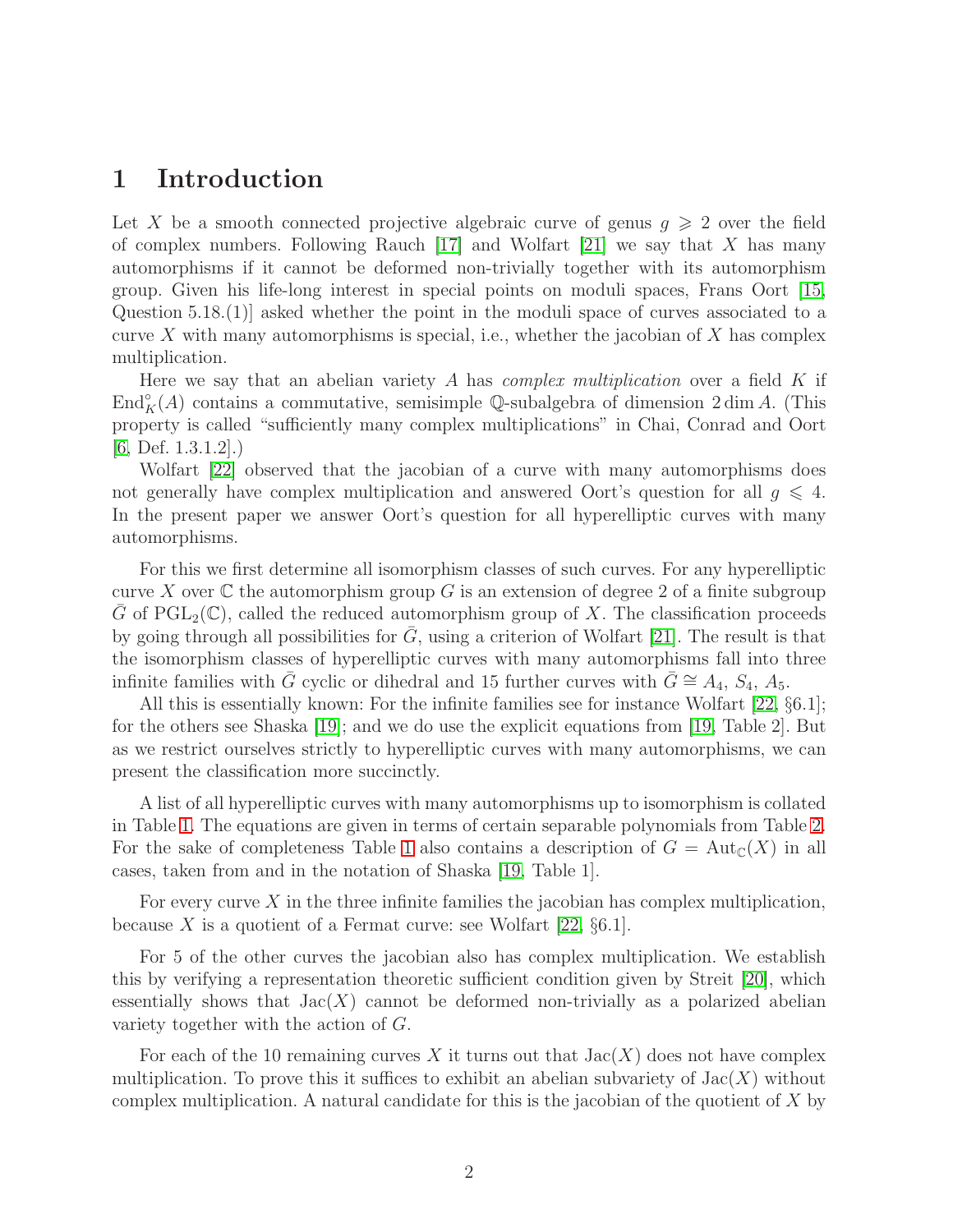| X               | $\bar{G}$       | Genus           | Affine equation      | $G_{-}$          | $Jac(X)$ has |
|-----------------|-----------------|-----------------|----------------------|------------------|--------------|
| $X_1$           | $C_{2g+1}$      | $g \geqslant 2$ | $y^2 = x^{2g+1} - 1$ | $C_{4g+2}$       | CM           |
| $\mathcal{X}_2$ | $D_{2g+2}$      | $g \geqslant 2$ | $y^2 = x^{2g+2} - 1$ | $V_{2g+2}$       | CM           |
| $X_3$           | $D_{2g}$        | $g \geqslant 3$ | $y^2 = x^{2g+1} - x$ | $U_{2g}$         | CM           |
| $X_4$           | $A_4$           | $\overline{4}$  | $y^2 = t_4 p_4$      | $SL_2(3)$        | CM           |
| $X_5$           | $S_4$           | $\overline{2}$  | $y^2 = t_4$          | $GL_2(3)$        | CM           |
| $X_6$           | $S_4$           | 3               | $y^2 = s_4$          | $C_2 \times S_4$ | no CM        |
| $X_7$           | $\mathcal{S}_4$ | $\overline{5}$  | $y^2 = r_4$          | $W_2$            | CM           |
| $X_8$           | $S_4$           | 6               | $y^2 = s_4 t_4$      | $GL_2(3)$        | no CM        |
| $X_9$           | $S_4$           | 8               | $y^2 = r_4 t_4$      | $W_3$            | CM           |
| $X_{10}$        | $\mathcal{S}_4$ | $\overline{9}$  | $y^2 = r_4s_4$       | $W_2$            | no CM        |
| $X_{11}$        | $\mathcal{S}_4$ | 12              | $y^2 = r_4s_4t_4$    | $W_3$            | no CM        |
| $X_{12}$        | $A_5$           | $\overline{5}$  | $y^2 = s_5$          | $C_2 \times A_5$ | no CM        |
| $X_{13}$        | $A_5$           | 9               | $y^2 = r_5$          | $C_2 \times A_5$ | no CM        |
| $X_{14}$        | $A_5$           | 14              | $y^2 = t_5$          | $SL_2(5)$        | CM           |
| $X_{15}$        | $A_5$           | 15              | $y^2 = r_5 s_5$      | $C_2 \times A_5$ | $\rm no~CM$  |
| $X_{16}$        | $A_5$           | 20              | $y^2 = s_5t_5$       | $SL_2(5)$        | no CM        |
| $X_{17}$        | $A_5$           | 24              | $y^2 = r_5 t_5$      | $SL_2(5)$        | $\rm no~CM$  |
| $X_{18}$        | $A_5$           | 30              | $y^2 = r_5s_5t_5$    | $SL_2(5)$        | no CM        |

<span id="page-2-0"></span>Table 1: All hyperelliptic curves with many automorphisms

a subgroup  $H < \text{Aut}_{\mathbb{C}}(X)$ , whose genus is positive but small. In 5 of the cases we found a quotient  $H\backslash X$  of genus 1 and were done when its *j*-invariant was not an algebraic integer.

In the last 5 cases we only found quotients of genus 2, 4, or 6 (except for a quotient of genus 1 of  $X_{10}$  which does have complex multiplication). In these cases we first tried to find a place where  $Jac(X)$  has partially multiplicative reduction, using the theory of Bosch [\[4,](#page-15-1) Th. 4.2] that describes the reduction of a hyperelliptic curve at a place of odd residue characteristic. For more details about this see Section 10 of the master thesis of the first author [\[14\]](#page-15-2), on which much of the present paper is based. But in all these cases we only found good reduction, and an analogous description of the reduction of a hyperelliptic curve at a place of residue characteristic 2 is not available.

Instead we formulate and implement a simple criterion for complex multiplication that is based solely on the characteristic polynomials of Frobenius. It relies on the Tate conjecture for endomorphisms of abelian varieties and the fact that a non-trivial semisimple algebraic group over  $\mathbb{Q}_{\ell}$  always possesses non-isomorphic maximal tori. Thus if  $Jac(X)$  does not have complex multiplication, the characteristic polynomials of Frobenius cannot all split over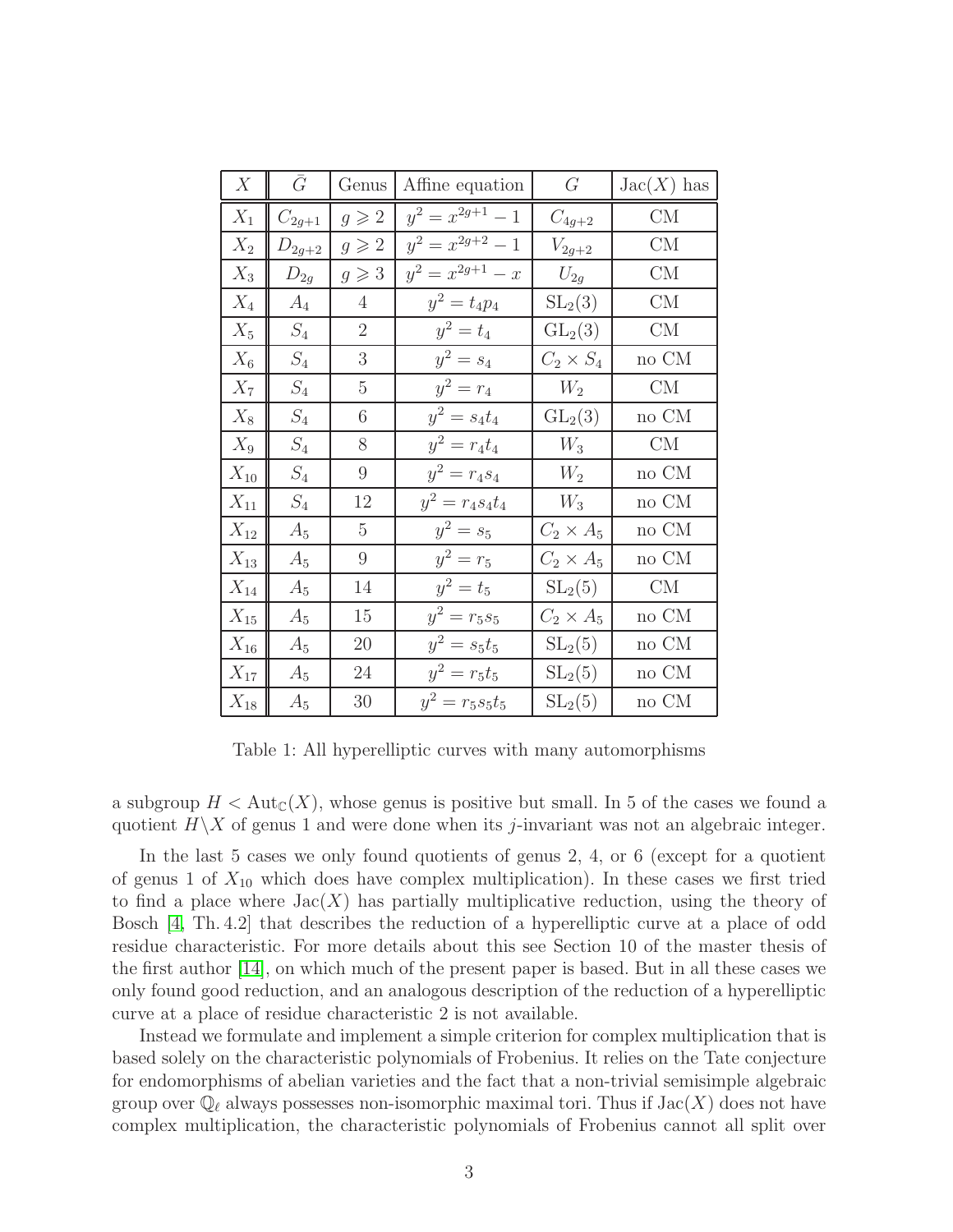| $t_4$           | $x(x^4-1)$                                                         |
|-----------------|--------------------------------------------------------------------|
| $p_4$           | $x^4 + 2i\sqrt{3}x^2 + 1$                                          |
| $q_4$           | $x^4 - 2i\sqrt{3}x^2 + 1$                                          |
| $r_4$           | $x^{12} - 33x^8 - 33x^4 + 1$                                       |
| $s_4 = p_4 q_4$ | $x^8 + 14x^4 + 1$                                                  |
| $r_5$           | $x^{20} - 228x^{15} + 494x^{10} + 228x^{5} + 1$                    |
| $s_5$           | $x(x^{10}+11x^5-1)$                                                |
| $t_{5}$         | $\int x^{30} + 522x^{25} - 10005x^{20} - 10005x^{10} - 522x^5 + 1$ |

<span id="page-3-0"></span>Table 2: Certain separable polynomials over C

the same number field. For precise statements see Theorem [6.2](#page-11-0) and its corollaries. In each of the last 5 cases, we verified this criterion by a quick computation that boiled down to using the characteristic polynomials of Frobenius for at most three primes.

All the calculations are performed with computer algebra systems. To find equations for the quotient curves  $H\backslash X$  and to verify the criterion about characteristic polynomials of Frobenius we employ Sage [\[25\]](#page-16-6). To verify Streit's representation theoretic criterion we use GAP [\[23\]](#page-16-7). The respective worksheets can be downloaded from [\[26\]](#page-16-8) both as text files and as pdf files with output.

## 2 A criterion of Wolfart

Throughout the following we consider a smooth connected projective algebraic curve X of genus  $g \geqslant 2$  over C and abbreviate  $G := Aut_{\mathbb{C}}(X)$ . Following Rauch [\[17\]](#page-16-0) and Wolfart  $[21]$ ,  $[22]$  we say that X has many automorphisms if the corresponding point p on the moduli space  $M<sub>q</sub>$  of compact Riemann surfaces of genus g has (in the complex topology) a neighbourhood  $U \subset M_q$  such that the Riemann surface corresponding to any point of  $U \setminus \{p\}$  has an automorphism group strictly smaller than G. In other words, the number of automorphisms strictly decreases under proper deformations of X.

<span id="page-3-1"></span>We will use the following criterion of Wolfart:

Theorem 2.1 The following are equivalent:

- (a) The curve X has many automorphisms.
- (b) There exists a subgroup  $H < G$ , such that  $H \backslash X$  has genus 0 and the projection morphism  $X \to H\backslash X$  has at most three branch points in  $H\backslash X$ .
- (c) The quotient  $G\backslash X$  has genus 0 and the projection morphism  $X \twoheadrightarrow G\backslash X$  has at most three branch points in  $G\backslash X$ .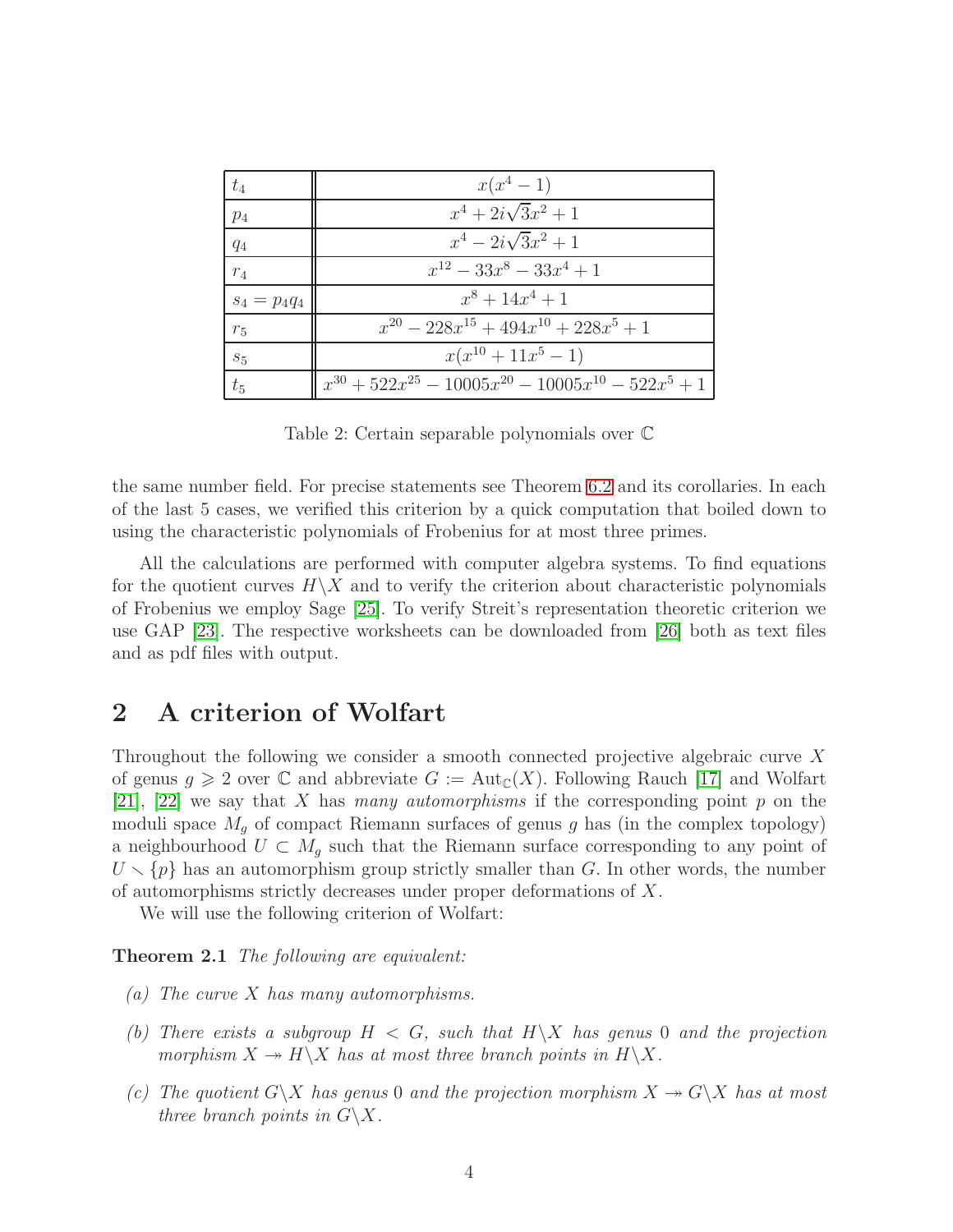**Proof.** The condition on H in (b) means that  $X \to H\ X \cong \mathbb{P}^1_{\mathbb{C}}$  is a Belyi function. Thus (b) itself is equivalent to saying that there exists a Belyi function  $X \to \mathbb{P}^1_{\mathbb{C}}$  defining a normal covering. The equivalence of (a) and (b) is therefore precisely the content of Wolfart [\[21,](#page-16-1) Thm. 6]. But the proof of  $[21, \text{Lemma 8}]$  actually shows that  $(a)$  implies  $(c)$ . Since  $(c)$ trivially implies (b), all three statements are equivalent.  $\Box$ 

### 3 Hyperelliptic curves

By definition X is hyperelliptic if and only if it there exists a morphism  $\pi: X \to \mathbb{P}^1_{\mathbb{C}}$  of degree 2. In that case  $\pi$  is a Galois covering and X is determined up to isomorphism by the set  $\text{Br}(\pi) \subset \mathbb{P}^1_{\mathbb{C}}$  of  $2g+2$  branch points of  $\pi$ . Conversely, for any set of  $2g+2$  closed points in  $\mathbb{P}^1_{\mathbb{C}}$  there is a hyperelliptic curve with precisely these branch points. Moreover, the covering involution  $\sigma$  of  $\pi$  lies in the center of  $G := Aut_{\mathbb{C}}(X)$ , and the factor group  $G := G/\langle \sigma \rangle$ , called the *reduced automorphism group of* X, embeds into  $Aut_{\mathbb{C}}(\mathbb{P}^1_{\mathbb{C}}) \cong \mathrm{PGL}_2(\mathbb{C})$ . Since X is determined by  $Br(\pi)$ , it turns out (see for instance [\[18,](#page-16-9) §2]) that

(3.1) 
$$
\bar{G} = \{ f \in \mathrm{PGL}_2(\mathbb{C}) \mid f(\mathrm{Br}(\pi)) = \mathrm{Br}(\pi) \}.
$$

In particular  $Br(\pi)$  is a union of G-orbits.

Let Fix $(\bar{G})$  denote the set of closed points in  $\mathbb{P}^1_{\mathbb{C}}$  on which  $\bar{G}$  does not act freely. Then  $\bar{G} \setminus \text{Fix}(\bar{G}) \subset \bar{G} \setminus \mathbb{P}^1_{\mathbb{C}}$  is precisely the set of branch points of the projection morphism  $\mathbb{P}^1_{\mathbb{C}} \twoheadrightarrow \overline{G} \backslash \mathbb{P}^1_{\mathbb{C}}$ . Thus the set of branch points of the projection morphism  $X \twoheadrightarrow G \backslash X \cong \overline{G} \backslash \mathbb{P}^1_{\mathbb{C}}$ is precisely  $\overline{G}\setminus(\text{Br}(\pi)\cup\text{Fix}(\overline{G}))$ . Since the quotient  $G\setminus X\cong \overline{G}\setminus\mathbb{P}^1_{\mathbb{C}}$  automatically has genus 0, Theorem [2.1](#page-3-1) shows that X has many automorphisms if and only if the cardinality of  $\overline{G}\setminus(\text{Br}(\pi)\cup\text{Fix}(\overline{G}))$  is at most 3. As we have assumed that X has genus  $g\geqslant 2$ , and every covering of  $\mathbb{P}^1_{\mathbb{C}}$  with fewer than 3 branch points has genus 0, the cardinality must actually be equal to 3.

The well-known classification following Klein [\[10\]](#page-15-3) and Blichfeldt [\[2,](#page-15-4) §§52–55] states that every finite subgroup of  $PGL_2(\mathbb{C})$  is isomorphic to precisely one of the cyclic group  $C_n$  of order  $n \geq 1$ , the dihedral group  $D_n$  of order  $2n$  for  $n \geq 2$ , or of  $A_4$ ,  $S_4$ ,  $A_5$ , and that each isomorphism class of such groups corresponds to precisely one conjugacy class of subgroups of  $PGL_2(\mathbb{C})$ . The classification also tells us the branch points of  $\mathbb{P}^1_{\mathbb{C}} \to \overline{G} \backslash \mathbb{P}^1_{\mathbb{C}}$ . In particular, by Brandt and Stichtenoth [\[5,](#page-15-5) §2] we have

(3.2) 
$$
|\bar{G}\rangle \text{Fix}(\bar{G})| = \begin{cases} 0 & \text{if } \bar{G} = 1, \\ 2 & \text{if } \bar{G} \cong C_n \text{ for } n > 1, \\ 3 & \text{if } \bar{G} \cong D_n \text{ for } n > 1 \text{ or } A_4, S_4, A_5. \end{cases}
$$

Combining this with the above criterion we deduce that  $X$  has many automorphisms if and only if

<span id="page-4-0"></span>(3.3) 
$$
\begin{cases} |\operatorname{Br}(\pi)| = 3 & \text{if } \overline{G} = 1, \\ |\overline{G} \setminus (\operatorname{Br}(\pi) \setminus \operatorname{Fix}(\overline{G}))| = 1 & \text{if } \overline{G} \cong C_n \text{ for } n > 1, \\ \operatorname{Br}(\pi) \subset \operatorname{Fix}(\overline{G}) & \text{if } \overline{G} \cong D_n \text{ for } n > 1 \text{ or } A_4, S_4, A_5. \end{cases}
$$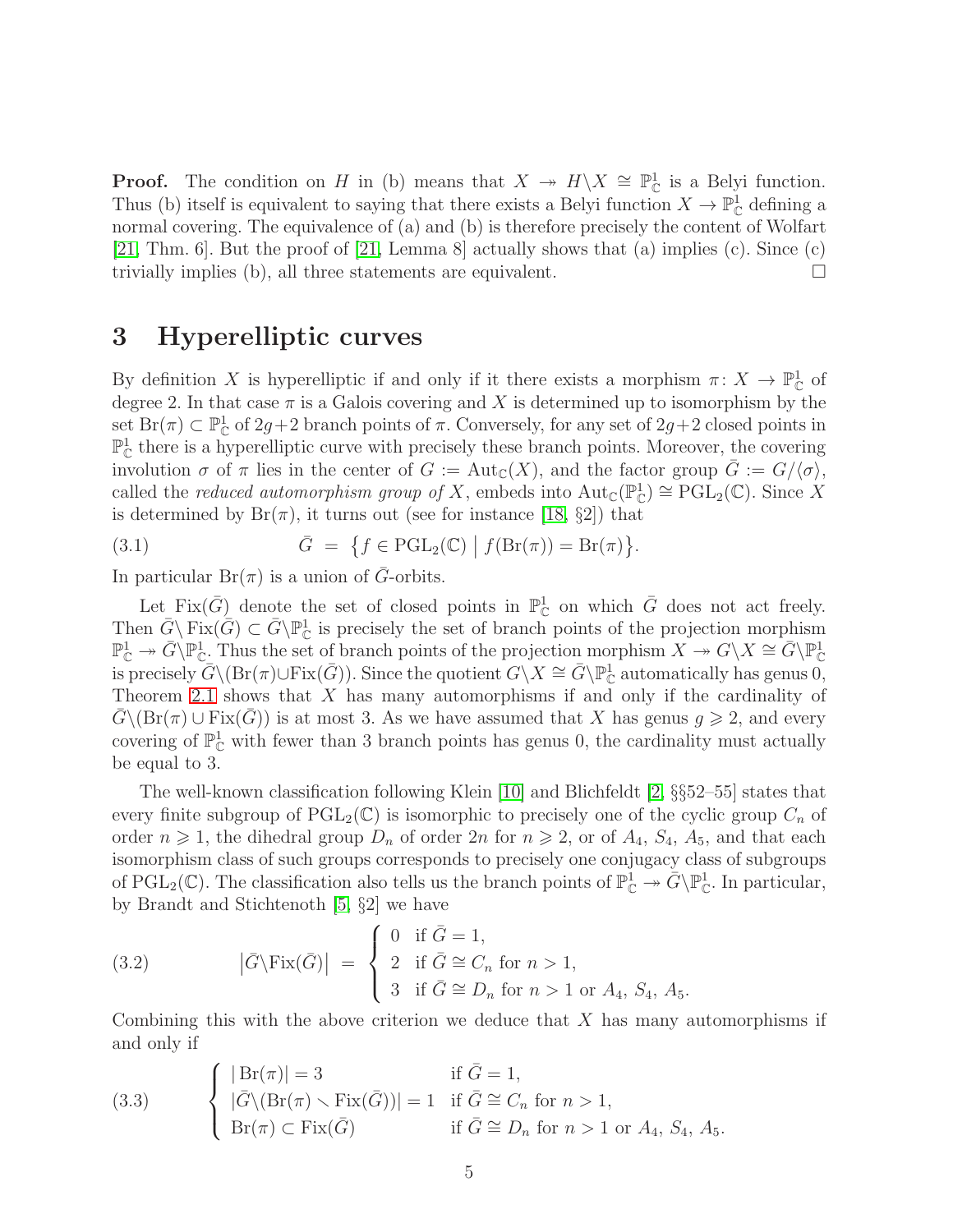Since  $|Br(\pi)| = 2g + 2$  must be even, the first of these cases is in fact impossible. The second case amounts to saying that  $Br(\pi)$  contains precisely one free  $\overline{G}$ -orbit, and the third to saying that  $Br(\pi)$  contains no free G-orbit.

We can now compile an explicit list of all hyperelliptic curves with many automorphisms. For each conjugacy class of finite subgroups  $G < PGL_2(\mathbb{C})$  we choose the repre-sentative in the coordinates from Shaska [\[19\]](#page-16-4). By the above we must have  $\bar{G} \neq 1$ ; so we now assume that  $n > 1$  in both the cases  $G \cong C_n, D_n$ .

For each G we first write down the decomposition of  $Fix(G)$  into G-orbits. For this let  $V(p)$  denote the set of zeros of a polynomial  $p \in \mathbb{C}[x]$ , viewed as a subset of  $\mathbb{P}^1_{\mathbb{C}}$  via the usual embedding  $\mathbb{A}_{\mathbb{C}}^1 \subset \mathbb{P}_{\mathbb{C}}^1$ . With the separable polynomials from Table [2](#page-3-0) above, we can extract from [\[19,](#page-16-4)  $\S4$ ] the following description of G-orbits:

| $\frac{7}{4}$ | $\overline{G}$ -orbits in Fix $(\overline{G})$ | respective orbit sizes |
|---------------|------------------------------------------------|------------------------|
| $C_n$         | $\{\infty\},\ \{0\}$                           | 1, 1                   |
| $D_n$         | $\  \{0,\infty\}, V(x^{n}-1), V(x^{n}+1) \ $   | 2, n, n                |
| $A_4$         | $V(t_4) \cup {\infty}, V(p_4), V(q_4)$         | 6, 4, 4                |
| $S_4$         | $V(t_4) \cup \{\infty\}, V(r_4), V(s_4)$       | 6, 12, 8               |
| $A_5$         | $V(s_5) \cup \{\infty\}, V(r_5), V(t_5)$       | 12, 20, 30             |

Next we list all the possibilities for the branch locus  $\text{Br}(\pi) \subset \mathbb{P}^1_{\mathbb{C}}$ . This must be a subset of even cardinality  $2g + 2 \ge 6$  which is a union of  $\overline{G}$ -orbits and satisfies the condition in [\(3.3\)](#page-4-0), but is subject to no other requirements.

In the case  $\bar{G} \not\cong C_n$  it must be a union of  $\bar{G}$ -orbits in Fix( $\bar{G}$ ). In the cases  $\bar{G} \cong S_4, A_5$ any non-empty union of G-orbits in  $Fix(G)$  is okay, yielding 7 possibilities for X each. As each of  $S_4$ ,  $A_5$  is a maximal finite subgroup of  $\text{PGL}_2(\mathbb{C})$ , the reduced automorphism group of  $X$  is then really  $G$ . Since the orbit structures are different in all these cases, the resulting curves  $X$  are pairwise non-isomorphic.

For the case  $G \cong A_4$  observe that  $V(t_4) \cup \{\infty\}$  and  $V(p_4) \cup V(q_4) = V(s_4)$  are already orbits of  $S_4$ . To obtain the reduced automorphism group  $A_4$  the branch locus must therefore contain exactly one of the orbits  $V(p_4)$  and  $V(q_4)$ . As the action of  $S_4 \setminus A_4$  interchanges these, to avoid duplicity of isomorphic curves we can restrict ourselves to the case that  $V(p_4) \subset \text{Br}(\pi)$ . Since  $|V(p_4)| = 4 < 6$ , this leaves only the case  $\text{Br}(\pi) = V(p_4) \cup V(t_4) \cup$  $\{\infty\}$ . Then  $|Br(\pi)| = 10$ , which does not occur for any larger group; hence the reduced automorphism group of  $X$  is really  $A_4$  in this case.

For the case  $\bar{G} \cong D_n$  observe that  $\{0, \infty\}$  and  $V(x^n - 1) \cup V(x^n + 1) = V(x^{2n} - 1)$ are already orbits of  $D_{2n}$ . To obtain the reduced automorphism group  $D_n$  the branch locus must therefore contain exactly one of  $V(x^{n} - 1)$  and  $V(x^{n} + 1)$ . As the action of  $D_{2n} \setminus D_n$  interchanges these, to avoid duplicity we can restrict ourselves to the case that  $V(x^{n}-1) \subset \text{Br}(\pi)$ . Then  $\text{Br}(\pi) = V(x^{n}-1)$ , respectively  $V(x^{n}-1) \cup \{0, \infty\}$ . The condition  $|Br(\pi)| = 2g + 2 \ge 6$  then implies that n is even and at least 6, respectively 4. If  $n = 4$  we have  $Br(\pi) = V(x^4 - 1) \cup \{0, \infty\} = V(t_4) \cup \{\infty\}$ , in which case the reduced automorphism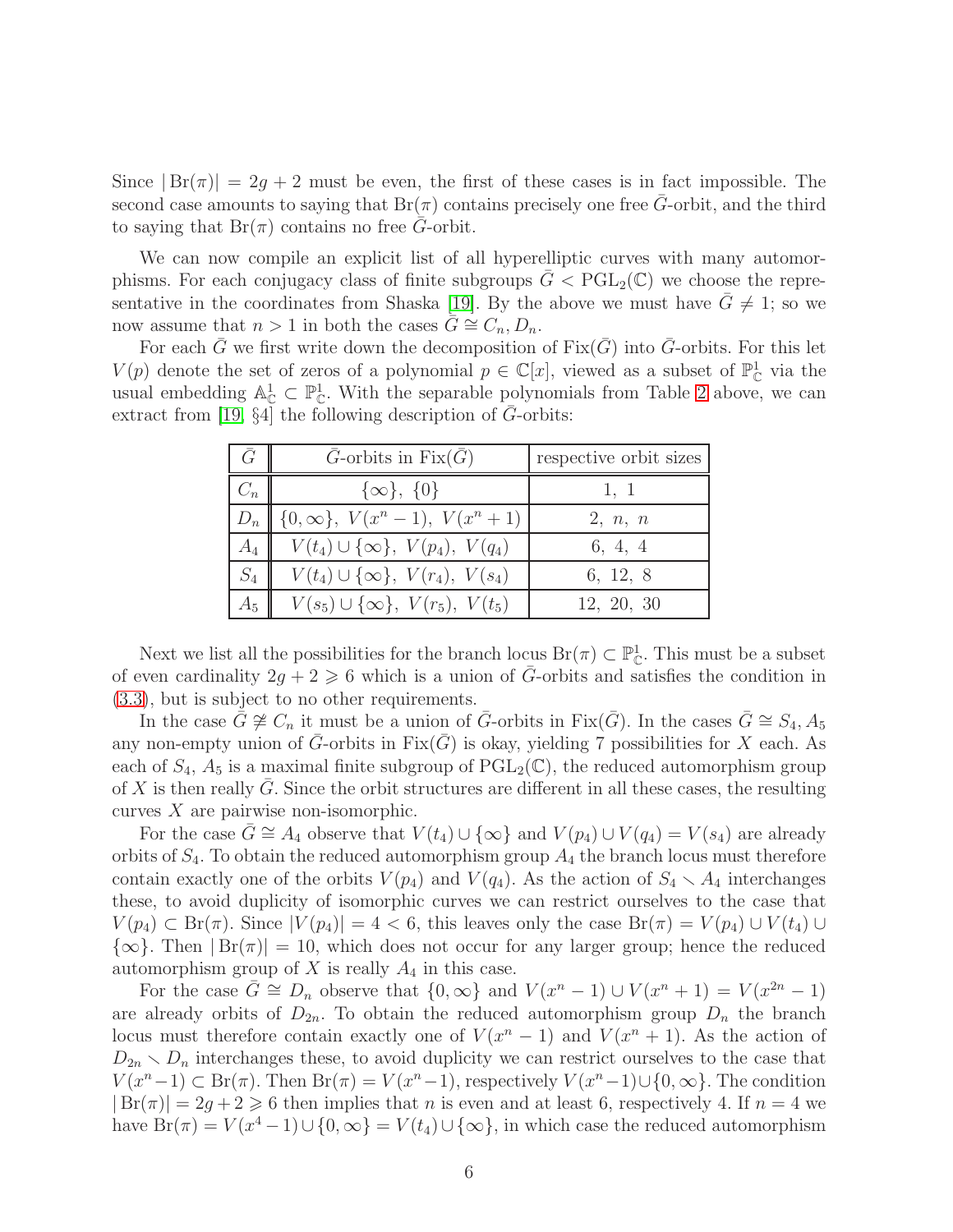group is  $S_4$ , as seen above. Thus we must have  $n \geq 6$ . Then  $D_n$  does not embed into  $S_4$ or  $A_5$  and  $|Br(\pi)|$  is too small to be invariant under a larger dihedral group, so the reduced automorphism group is indeed  $D_n$ . This gives precisely two curves for every even  $n \geq 6$ .

Consider now the case  $\bar{G} \cong C_n$ . Then  $\bar{G}$  acts on  $\mathbb{P}^1_{\mathbb{C}}$  by multiplication with *n*-th roots of unity, and  $Br(\pi)$  must contain precisely one free G-orbit. This orbit must have the form  $V(x^n - a^n)$  for some  $a \in \mathbb{C}^\times$ . After rescaling by  $x \mapsto ax$ , which commutes with the action of  $\overline{G}$ , we may assume that this orbit is  $V(x^n - 1)$ . If n is even, the parity requirement implies that  $Br(\pi) = V(x^n - 1)$  or  $V(x^n - 1) \cup \{0, \infty\}$ . In both these cases  $Br(\pi)$  is also invariant under the substitution  $x \mapsto x^{-1}$ , so that the reduced automorphism group of X contains the dihedral group  $D_n$ , which is already covered by the preceding case. If n is odd, the parity requirement implies that  $Br(\pi) = V(x^n - 1) \cup \{0\}$  or  $V(x^n - 1) \cup \{\infty\}$ . These cases correspond to each other under the substitution  $x \mapsto x^{-1}$  which normalizes  $\overline{G}$ , so it suffices to consider the case  $V(x^{n}-1) \cup \{\infty\}$ . The condition  $n+1 = |Br(\pi)| \geq 6$  then requires that  $n \geqslant 5$ . We claim that in this situation the reduced automorphism group is really  $C_n$ . Indeed, the equality  $|Br(\pi)| = n + 1$  admits no larger cyclic group, and by the preceding case it can admit at most a dihedral group  $D_m$  with  $|Br(\pi)| = m$  or  $m + 2$ . In that case we would have  $m = n \pm 1$ , which renders an embedding  $C_n \hookrightarrow D_m$  impossible for  $n \geq 5$ . Of the remaining candidates  $A_4$ ,  $S_4$ ,  $A_5$ , only one contains a cyclic subgroup of order  $n \geq 5$ , namely  $A_5$  with  $n = 5$ . But in each of the cases above with  $G = A_5$  we have  $|Br(\pi)| \ge 12 > 5 + 1$ , so  $A_5$  cannot occur either. This proves the claim.

All in all this shows that the hyperelliptic curves with many automorphisms are, up to isomorphism, precisely those in Table [1](#page-2-0) of the introduction and that those are pairwise non-isomorphic.

**Remark 3.4** The curve  $X_4$  can already be defined over Q. Wolfart [\[22,](#page-16-3) §6.4] gives the affine equation  $y^2 = x(3x^4 + 1)(3x^4 + 6x^2 - 1)$  and states that the hyperelliptic curve defined by this equation has many automorphisms and its automorphism group is isomorphic to  $SL<sub>2</sub>(3)$ . It defines a curve isomorphic to  $X<sub>4</sub>$  because there is, up to isomorphism, only one hyperelliptic curve of genus 4 with these properties.

## 4 Representation theoretic condition for complex multiplication

For the moment let X be an arbitrary smooth complex algebraic curve of genus  $g \geqslant 2$ with automorphism group G. Let  $\chi_X$  denote the character of the representation of G on  $H^0(X, \Omega_X)$ . Let Sym<sup>2</sup>  $\chi_X$  denote its symmetric square, that is, the character of G on  $\text{Sym}_{\mathbb{C}}^2 H^0(X, \Omega_X)$ , and let  $\chi_{\text{triv}}$  denote the character of the trivial representation on  $\mathbb{C}$ . Then by Streit [\[20,](#page-16-5) Prop. 5] we have:

<span id="page-6-0"></span>**Proposition 4.1** If  $\langle Sym^2 \chi_X, \chi_{triv} \rangle = 0$ , then Jac(X) has complex multiplication.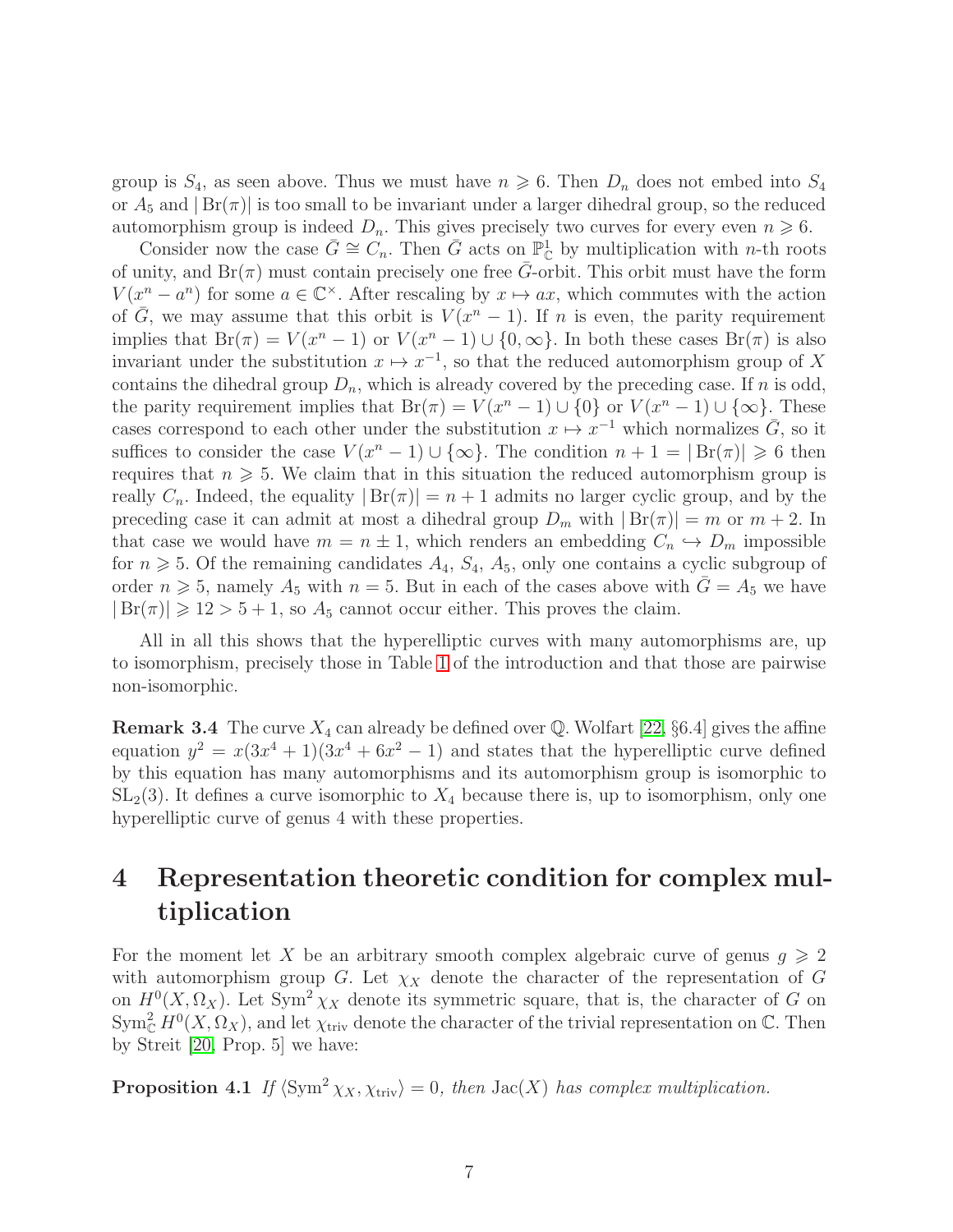In fact  $\text{Sym}_{\mathbb{C}}^2 H^0(X, \Omega_X)$  is naturally isomorphic to the tangent space of the Siegel moduli space  $\mathcal{A}_q$  at the point corresponding to Jac(X), and the assumption implies that  $Jac(X)$  cannot be deformed non-trivially as a polarized abelian variety together with the action of G. The point on  $\mathcal{A}_g$  is therefore an isolated point of a certain Shimura subvariety of PEL-type and hence a special point. By the Torelli theorem X itself can then also not be deformed non-trivially together with the action of  $G$ , so  $X$  has many automorphisms.

<span id="page-7-0"></span>Let us now return to a hyperelliptic curve  $X$  as above. To use Streit's condition, we need to calculate  $\text{Sym}^2 \chi_X$ .

**Proposition 4.2** Let  $\tau \in G$  and let n be the order of its image  $\overline{\tau} \in \overline{G}$ . Let  $P \in \mathbb{P}_{\mathbb{C}}^1$  be a fixed point of  $\overline{\tau}$  and let  $\zeta$  be the eigenvalue of  $\overline{\tau}$  on the tangent space at P. Set k := 1 if  $P \in Br(\pi)$  and  $k := 0$  otherwise. Then we have the following character values:

| Case                                | $n=1$    | $n=2$                                        | n > 2                                                                                                 |
|-------------------------------------|----------|----------------------------------------------|-------------------------------------------------------------------------------------------------------|
| $\chi_X(\tau)$                      | $\pm q$  | $\pm(-1)^{\frac{k}{2}}\frac{(-1)^{g}-1}{2}$  | $\pm \zeta^{1-\frac{k}{2}} \cdot \frac{\zeta^g-1}{\zeta-1}$                                           |
| $\chi_X(\tau^2)$                    |          | $(-1)^k g$                                   | $\zeta^{2-k} \cdot \frac{\zeta^{2g}-1}{\zeta^2-1}$                                                    |
| $\operatorname{Sym}^2 \chi_X(\tau)$ | $g(g+1)$ | $(-1)^k \cdot \frac{1+(-1)^{g+1}+2g}{\cdot}$ | $\zeta^{2-k}$ . $\frac{(\zeta^g-1)(\zeta^{g+1}-1)}{(\zeta^g-1)(\zeta^g-1)}$<br>$(\zeta-1)(\zeta^2-1)$ |

**Proof.** After a change of coordinates in  $\mathbb{P}_{\mathbb{C}}^1$  mapping P to 0 and the other fixed point of  $\overline{\tau}$  to  $\infty$ , we may assume without loss of generality that  $\overline{\tau}$  has the form  $x \mapsto \zeta x$ . In these coordinates the affine equation for X takes the form  $y^2 = x^k h(x^n)$  for a separable polynomial  $h \in \mathbb{C}[x]$  with  $h(0) \neq 0$ . The action of  $\tau$  is therefore given by

$$
\tau : (x, y) \mapsto (\zeta x, \pm \zeta^{\frac{k}{2}}y)
$$

for some sign and some choice of the fractional power  $\zeta^{\frac{k}{2}}$ . It it well known that the differentials  $\frac{x^j dx}{y}$  $y \frac{dx}{y}$  for all 0 ≤  $j$  ≤  $g-1$  form a basis of  $H^0(X, \Omega_X)$ . As they are also eigenvectors with eigenvalues  $\pm \zeta^{j+1-\frac{k}{2}}$  under  $\tau$ , a quick computation now yields the desired values of  $\chi_X(\tau) = \text{tr} \tau |_{H^0(X, \Omega_X)}$  and  $\chi_X(\tau^2)$ . The values of Sym<sup>2</sup>  $\chi_X$  follow from these using the formula Sym<sup>2</sup>  $\chi_X(\tau) = \frac{1}{2}(\chi_X(\tau)^2 + \chi_X(\tau^2))$  and the fact that  $\zeta = -1$  if  $n = 2$ .

**Remark 4.3** Since the hyperelliptic involution  $\sigma$  acts as multiplication by  $-1$  on  $H^0(X, \Omega_X)$ , it acts trivially on the symmetric square; hence  $\text{Sym}^2 \chi_X$  comes from a character of  $\overline{G}$ . The formula for Sym<sup>2</sup>  $\chi_X(\tau)$  in Proposition [4.2](#page-7-0) also depends only on  $\bar{\tau}$ . To compute Sym<sup>2</sup>  $\chi_X$ it therefore suffices to work only with  $G$ .

### **Proposition 4.4** The jacobians of  $X_4$ ,  $X_5$ ,  $X_7$ ,  $X_9$  and  $X_{14}$  have complex multiplication.

**Proof.** By Proposition [4.1](#page-6-0) it suffices to show that  $\langle Sym^2 \chi_X, \chi_{\text{triv}} \rangle = 0$  for each of these curves. We verify this using the formulas in Proposition [4.2](#page-7-0) and the calculations in the respective worksheet [\[26\]](#page-16-8) using GAP. For  $X_4$  and  $X_5$  this is already known: Wolfart [\[22,](#page-16-3) §6] states that the curves  $X_4$  and  $X_5$  have jacobians with complex multiplication.  $\Box$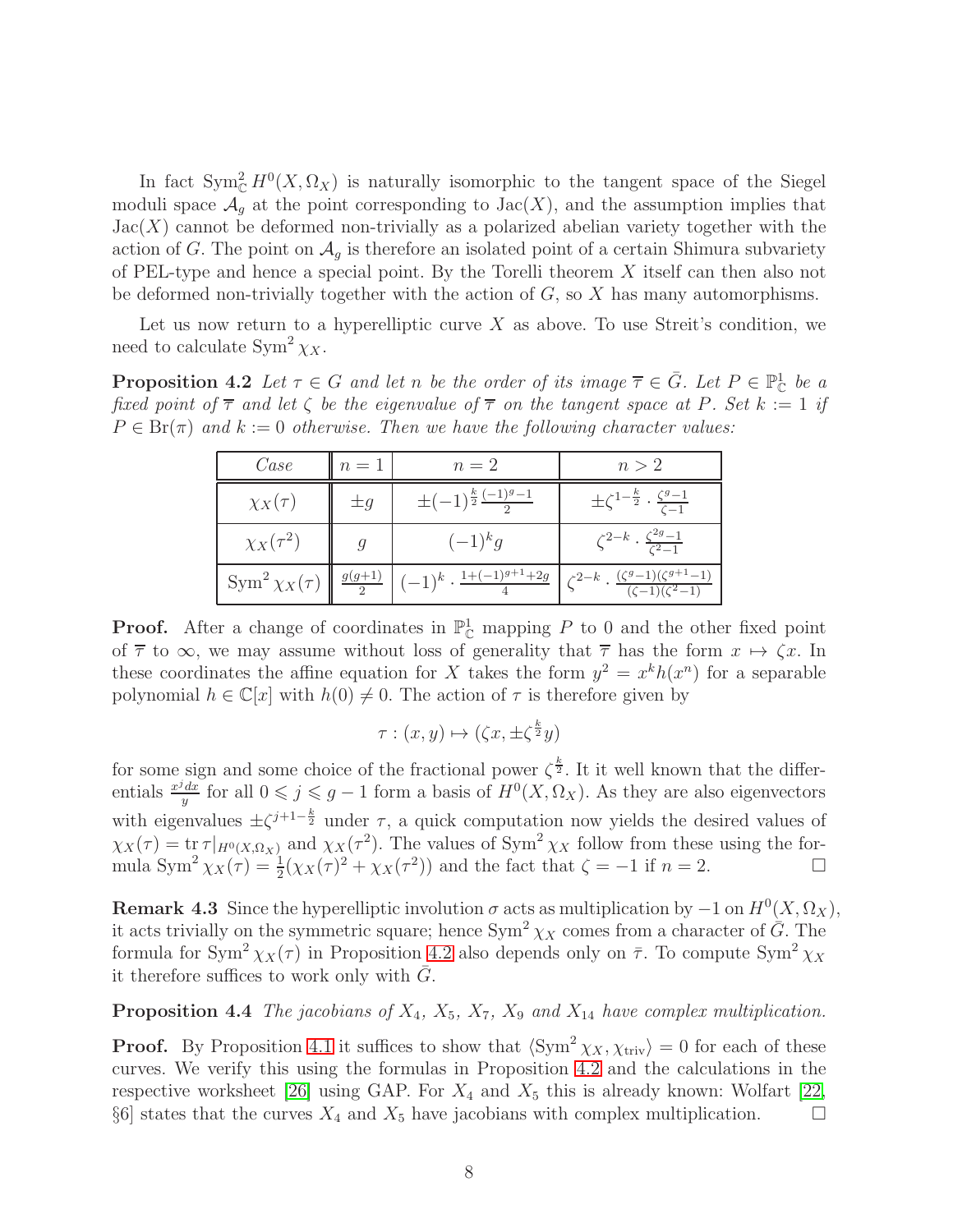## 5 Quotients of small genus

To show that  $Jac(X)$  does not have complex multiplication, it suffices to exhibit an abelian subvariety without complex multiplication. A natural candidate for this is the jacobian of the quotient of X by a subgroup  $H < G$  whose genus is positive but small. We therefore make a list of suitable quotients for the 10 curves left over from the preceding section.

Note that H must not contain the hyperelliptic involution  $\sigma$ , because in that case the quotient morphism  $X \to H\backslash X$  factors through  $\pi: X \to \mathbb{P}^1_{\mathbb{C}}$ , forcing  $H\backslash X$  to have genus 0. Thus H must map isomorphically to a subgroup  $H < G$ . While this H does not always determine H up to conjugation, in all our cases we can actually find an equation for  $H\backslash X$ by working only with  $H$ .

<span id="page-8-0"></span>**Proposition 5.1** In each of the following cases there is a subgroup  $H < G$  mapping isomorphically to  $\bar{H} < \bar{G}$  where the quotient  $H \backslash X$  of genus  $\bar{q}$  is described in the following table.

| X        | $\overline{G}$   $\overline{H}$ |         | $\overline{g}$ | Affine equation of $H \backslash X$              |
|----------|---------------------------------|---------|----------------|--------------------------------------------------|
| $X_6$    | $S_4$                           | $C_2$   | $\vert$ 1      | $v^2 = u^4 + 14u^2 + 1$                          |
| $X_8$    | $S_4$ $S_3$                     |         | $\mathbf{1}$   | $v^2 = u(u-1)(4u+1+i\sqrt{2})$                   |
| $X_{10}$ | $\parallel S_4 \parallel$       | $ C_4 $ | <sup>2</sup>   | $v^2 = u^5 - 19u^4 - 494u^3 - 494u^2 - 19u + 1$  |
| $X_{11}$ | $S_4$ $C_3$                     |         | $\overline{4}$ | $v^2 = u(u-1)(u+8)(u^2+8)(u^2+4u-8)(u^2+8u-8)$   |
| $X_{12}$ | $A_5$                           | $C_5$   | $\mathbf{1}$   | $v^2 = u(u^2 + 11u - 1)$                         |
| $X_{13}$ | $A_5 \mid C_5 \mid$             |         | -1             | $v^2 = \bar{r}_5(u)$                             |
| $X_{15}$ | $A_5$                           | $A_4$   | $\overline{1}$ | $v^2 = u^3 + 5u^2 + 40u$                         |
| $X_{16}$ | $A_5 \mid C_5$                  |         | $\overline{4}$ | $v^2 = u(u^2 + 11u - 1)\bar{t}_5(u)$             |
| $X_{17}$ | $A_5$                           | $C_5$   | $\overline{4}$ | $v^2 = \bar{r}_5(u)\bar{t}_5(u)$                 |
| $X_{18}$ | $A_5$                           | $C_5$   | 6              | $v^2 = u(u^2 + 11u - 1)\bar{r}_5(u)\bar{t}_5(u)$ |

Here  $\bar{r}_5$  and  $\bar{t}_5$  are the unique polynomials satisfying  $\bar{r}_5(x^5) = r_5(x)$  and  $\bar{t}_5(x^5) = t_5(x)$ , so that

$$
\begin{aligned}\n\bar{r}_5 &= u^4 - 228u^3 + 494u^2 + 228u + 1, \\
\bar{t}_5 &= u^6 + 522u^5 - 10005u^4 - 10005u^2 - 522u + 1.\n\end{aligned}
$$

**Proof.** In several cases it suffices to note that the given affine equation for X has the form  $y^2 = g(x^n)$  for some polynomial g and some integer  $n > 1$ , so that  $y^2 = g(z)$  is the affine equation of a suitable quotient. This and more was already done, e.g. for  $X_6$  by Wolfart [\[22,](#page-16-3)  $\S6$ ] and for  $X_{12}$  by Paulhus [\[16,](#page-16-10) Thm. 2].)

In the general case we proceeded as follows. For each curve  $X$  we know the precise automorphism group  $G$  by Table [1.](#page-2-0) After a preliminary search through subgroups of  $G$  we identified a likely candidate for  $H$ . The details of these calculations are immaterial for the desired result, because we only need to know or guess a good choice of  $H$ . So suppose that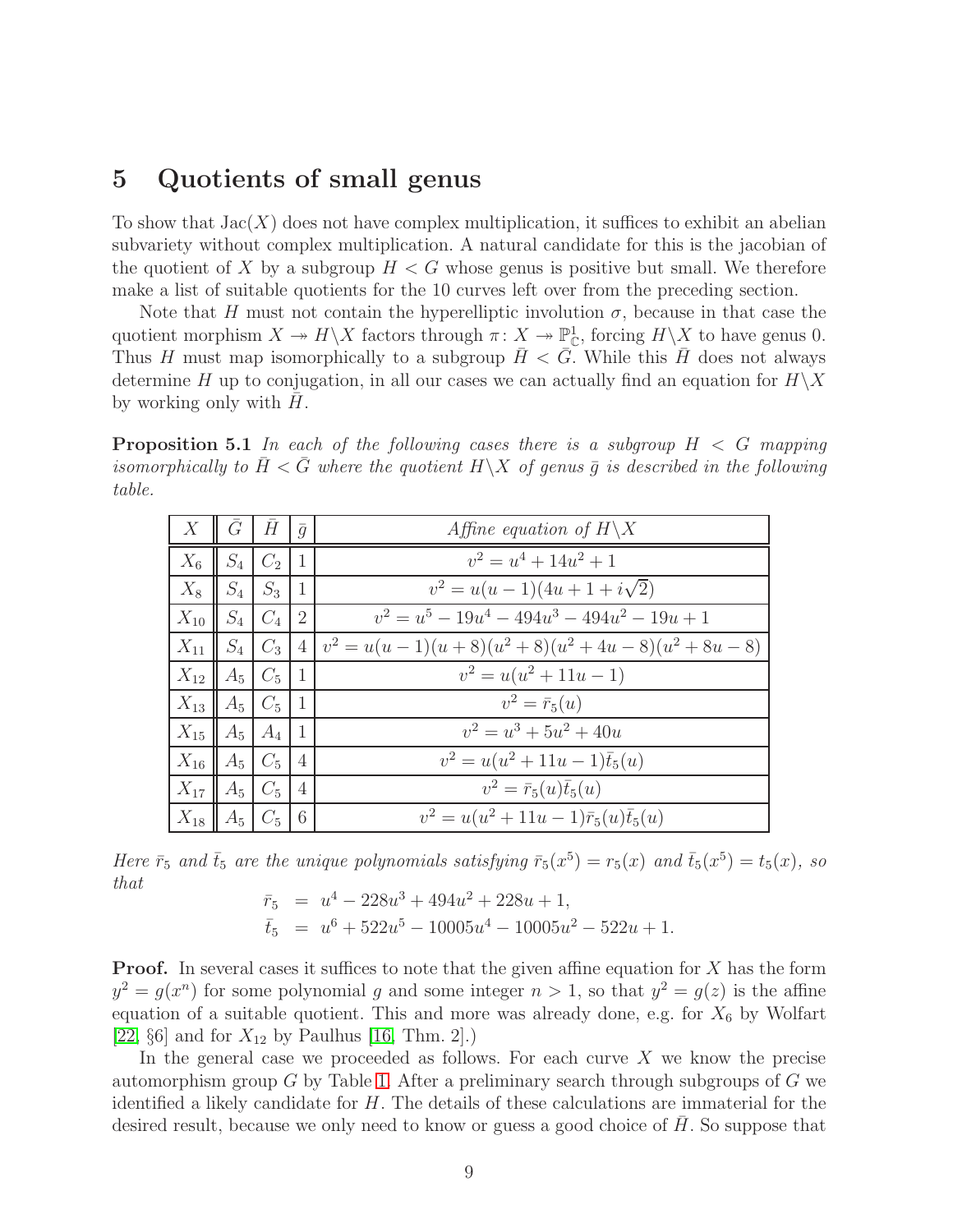$\overline{H}$  is given. Let  $y^2 = f(x)$  be an affine equation for X, where f is a separable polynomial of degree n.

Assume first that  $\bar{H}$  is cyclic of order  $n > 1$ . Then for a suitable fractional linear transformation  $x = \frac{az+b}{cz+d}$  $\frac{az+b}{cz+d}$  the group  $\bar{H}$  acts on z by multiplication with n-th roots of unity. After the substitution  $y = v/(cz + d)^{\lceil \frac{n}{2} \rceil}$  we compute a new affine equation for X in the form  $v^2 = z^k g(z^n)$  for a separable polynomial g and an integer  $k \in \{0, 1\}$ . If n is odd and  $k = 0$ , the quotient  $H \backslash X$  must have the affine equation  $v^2 = g(u)$ . If n is odd and  $k = 1$ , the further substitution  $v = w/z^{\lfloor \frac{n}{2} \rfloor}$  brings the equation into the form  $w^2 = z^n g(z^n)$ , so the quotient has the affine equation  $w^2 = ug(u)$ . If n is even and  $k = 0$ , the formula  $v^2 = g(z^n)$ does not tell us whether v is fixed by H or not. If not, the new variable  $w := vz^{\frac{n}{2}}$  is fixed by H and satisfies the equation  $w^2 = z^n g(z^n)$ . The affine equation for  $H \backslash X$  is thus either  $v^2 = g(u)$  or  $w^2 = ug(u)$ . The other equation then describes the quotient  $H' \backslash X$  for another subgroup  $H' < G$  lifting  $\overline{H}$ , but if we do not care about the precise form of H, we can continue with either choice. Finally, if *n* is even and  $k = 1$ , the equation  $v^2 = zg(z^n)$ implies that a generator of  $H$  which multiplies  $z$  with a primitive *n*-th root of unity must multiply v with a primitive  $2n$ -th root of unity. The n-th power of that generator is then the hyperelliptic involution and lies in  $H$ , which we had ruled out before (or this  $H$  was a bad choice).

If  $H$  is not cyclic, it is nevertheless solvable in each of our cases. Thus by repeating the same procedure over a composition series of  $H$  we can find an explicit equation for the desired quotient in that case, too. (If at an earlier stage with n even and  $k = 0$  we choose the wrong quotient for a subgroup of  $H$ , we detect that later when the equation is no longer invariant under H.) Finally, the genus of  $H\X$  can be read off directly from the degree of the affine equation for it.

The actual calculations were carried out with Sage in the respective worksheet [\[26\]](#page-16-8). In some cases we applied an additional fractional linear transformation at the end to simplify the equation.  $\Box$ 

Corollary 5.2 The jacobians of  $X_6$ ,  $X_8$ ,  $X_{12}$ ,  $X_{13}$ , and  $X_{15}$  do not have complex multiplication.

Proof. By Proposition [5.1](#page-8-0) each of these curves possesses a quotient of genus 1. By the same worksheet  $[26]$  as above the respective *j*-invariant comes out to be:

| $\chi$   | <i>j</i> -invariant of $H\backslash X$                               |
|----------|----------------------------------------------------------------------|
| $X_6$    | $2^4 \cdot 13^3 \cdot 3^{-2}$                                        |
| $X_8$    | $2^4 \cdot (1 + i\sqrt{2})^4 \cdot (19 + 6i\sqrt{2})^3 \cdot 3^{-6}$ |
| $X_{12}$ | $2^{14} \cdot 31^3 \cdot 5^{-3}$                                     |
| $X_{13}$ | $2^{17} \cdot 3^{-2}$                                                |
| $X_{15}$ | $2^2 \cdot 19^3 \cdot 3^{-3}$                                        |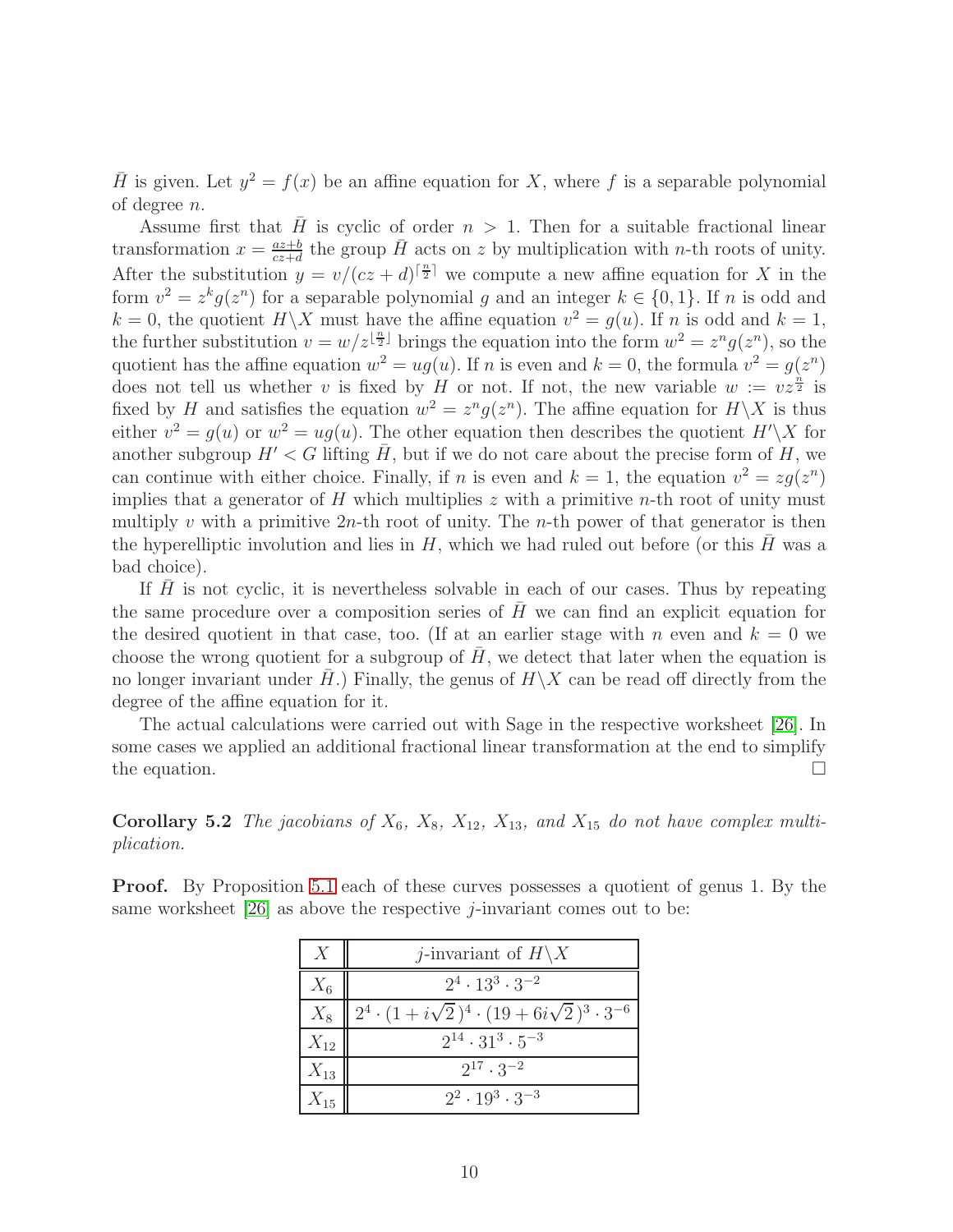In each case the j-invariant is not an algebraic integer. Thus the elliptic curve  $H\backslash X$  does not have complex multiplication, and hence  $Jac(X)$  does not, either. (For  $X_6$  this is known: Wolfart [\[22,](#page-16-3) §6.3] shows that  $Jac(X_6)$  does not have complex multiplication by exhibiting, up to a change of coordinates, the same elliptic quotient. up to a change of coordinates, the same elliptic quotient.)

For the remaining 5 curves we have to deal with quotients of genus 2, 4, and 6, for which no suitable analogue of the j-invariant criterion is available. We will return to these curves after discussing a different criterion based on characteristic polynomials of Frobenius.

### 6 Computational criterion for complex multiplication

Given an abelian variety A over a number field  $K$ , one can effectively determine the endomorphism ring End<sub> $\bar{K}(A)$ </sub> over an algebraic closure  $\bar{K}$  of K, at least in principle. All methods for this use the Tate conjecture for endomorphisms and either specific height estimates based on Faltings  $[8]$  or from Masser and Wüstholz  $[13]$ , or a day and night algorithm as in Lombardo [\[12,](#page-15-8) §5] (compare also the proof of Lemma 2 in Achter [\[1\]](#page-15-9)). In particular one can effectively decide whether A has complex multiplication over  $K$ . But these methods require complicated code whose computational feasibility is unclear.

To keep computations to a minimum, we formulate and implement a simple criterion based solely on characteristic polynomials of Frobenius. Let  $\Gamma_\ell < GL_{2dim(A)}(\mathbb{Q}_\ell)$  be the image of the  $\ell$ -adic Galois representation associated to A. Then the Tate conjecture for endomorphisms implies that A has complex multiplication over K if and only if  $\Gamma_\ell$  possesses a commutative subgroup of finite index. Our criterion exploits the fact that otherwise  $\Gamma_\ell$ contains an open subgroup of a non-trivial semisimple algebraic group over  $\mathbb{Q}_{\ell}$ , which possesses non-isomorphic maximal tori, and that therefore the characteristic polynomials of Frobenius cannot all split over the same number field. The article with Larsen [\[11\]](#page-15-10) was based on essentially the same principle.

As a preparation consider any monic polynomial  $f \in \mathbb{Q}[T]$  without multiple factors. Then  $f(T) = \prod_{i=1}^{r} (T - \alpha_i)$  for pairwise distinct  $\alpha_i \in \overline{\mathbb{Q}}$ , and the factor ring  $E_f := \mathbb{Q}[T]/(f)$ is a finite direct product of number fields. Let  $t \in E_f$  denote the residue class of T, so that f is precisely the minimal polynomial of t over  $\mathbb{Q}$ . Let  $E'_{f}$  denote the intersection of the subrings  $\mathbb{Q}[t^n] \subset E_f$  for all integers  $n \geq 1$ . Since  $E_f$  has finite dimension over  $\mathbb{Q}$ and  $\mathbb{Q}[t^m] \subset \mathbb{Q}[t^n]$  whenever  $n|m$ , we have  $E'_f = \mathbb{Q}[t^{n_0}]$  for some integer  $n_0 \geq 1$ . Then  $E'_f \cong \mathbb{Q}[T]/(g)$ , where  $g \in \mathbb{Q}[T]$  is the minimal polynomial of  $t^{n_0}$  over  $\mathbb{Q}$ .

<span id="page-10-0"></span>**Proposition 6.1** One can effectively find such  $n_0$  and g and decide whether  $E'_f = E_f$ . Moreover we have  $E'_f = E_f$  if and only if for all  $i \neq j$  with  $\alpha_j \neq 0$  the ratio  $\alpha_i/\alpha_j$  is not a root of unity.

**Proof.** By construction t is a semisimple element of  $E_f$ . Thus  $t^n$  is semisimple and its minimal polynomial over  $\mathbb Q$  is the product of the linear factors  $T - \alpha_i^n$  with all repetitions removed. In particular  $\dim_{\mathbb{Q}} \mathbb{Q}[t^n]$  is the number of distinct values among  $\alpha_1^n, \ldots, \alpha_r^n$ .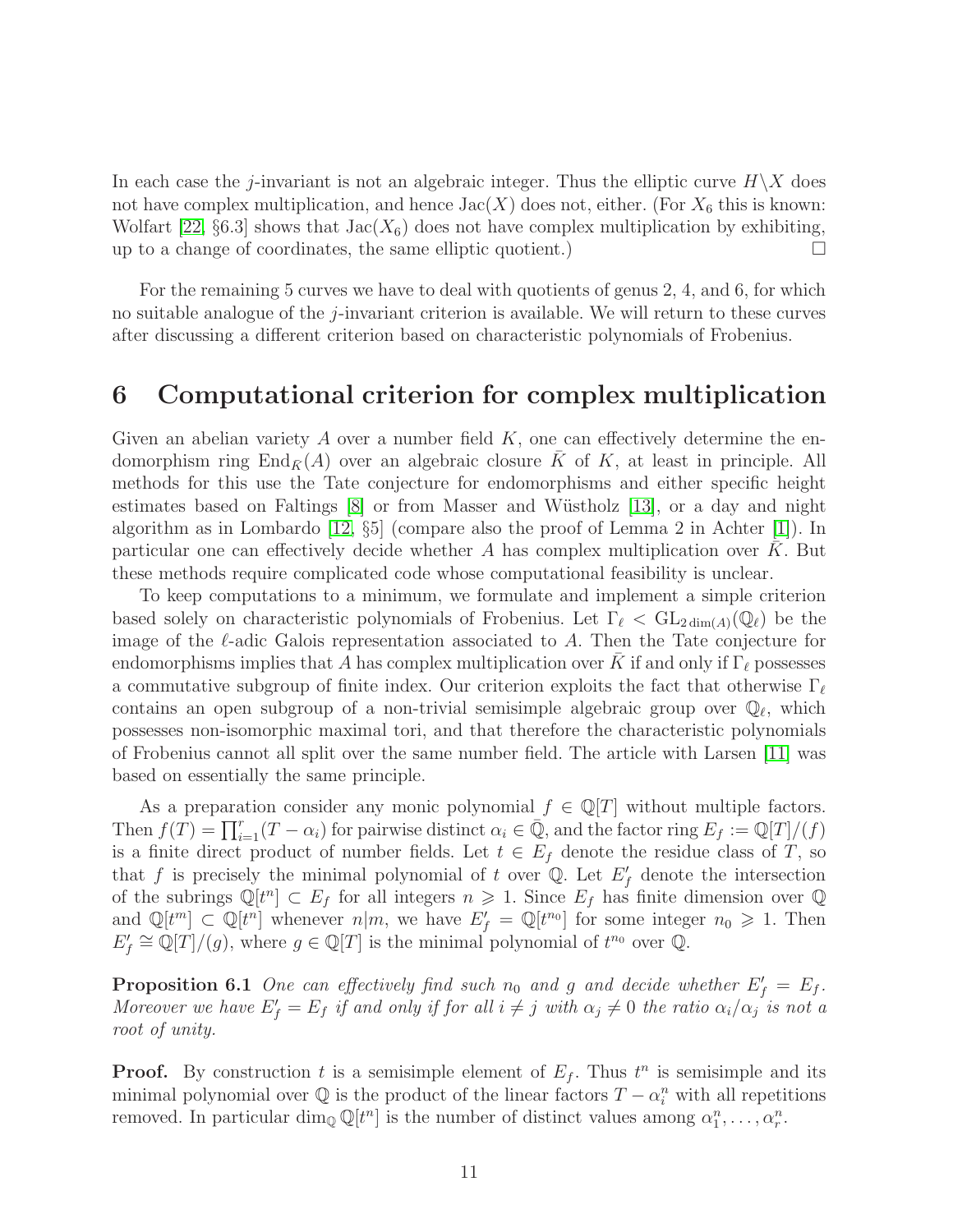Let S be the set of ratios  $\alpha_i/\alpha_j$  for all  $i \neq j$  which are well-defined and roots of unity. Let  $n_0$  be the least common multiple of the orders of all elements of S. Then for any multiple n of  $n_0$  and any  $i \neq j$ , we have  $\alpha_i^n = \alpha_j^n$  if and only if  $\alpha_i^{n_0} = \alpha_j^{n_0}$ , and hence  $\mathbb{Q}[t^n] = \mathbb{Q}[t^{n_0}]$ . Varying *n* this implies that  $E'_f = \mathbb{Q}[t^{n_0}]$ . In the same way we see that  $E'_f = \mathbb{Q}[t^n]$  if and only if  $n_0|n$ . Thus  $n_0$  is the unique smallest integer  $n \geq 1$  with  $E'_f = \mathbb{Q}[t^n]$ . In particular  $E'_f = E_f$  if and only if  $n_0 = 1$ .

To determine  $n_0$  effectively we first replace  $f(T)$  by  $f(T)/T$  if possible. Next we compute the polynomial  $h(T) := \prod_{i,j=1}^r (T - \alpha_i/\alpha_j) \in \mathbb{Q}[T]$ , say, using symmetric polynomials. Then  $n_0$  is the least common multiple of the set of integers  $n > 1$  such that the *n*-th cyclotomic polynomial  $\Phi_n$  divides h. Since there there exist only finitely many cyclotomic polynomials of degree  $\varphi(n) = \deg \Phi_n \leq \deg h$  and we can list them all explicitly, we can effectively determine  $n_0$ .

 $\prod_{i=1}^r(T-\alpha_i^{n_0}) \in \mathbb{Q}[T]$ . Then  $k/\gcd(k,\frac{dk}{dT}) \in \mathbb{Q}[T]$  is a polynomial with the same roots but Again using symmetric polynomials we can effectively compute the polynomial  $k(T) :=$ all repeating factors removed; hence it is the desired polynomial  $g$ .

Now we fix an abelian variety A of dimension d over a number field K. We call a prime p of the ring of integers of K good if A has good reduction at p. For any good prime p let  $f_{\mathfrak{p}} \in \mathbb{Q}[T]$  denote the minimal polynomial of the Frobenius endomorphism Frob<sub>p</sub> acting on the Tate module of the reduction of A. As this endomorphism is semisimple, the polynomial  $f_{\mathfrak{p}}$  has no multiple factors, and we can apply the preceding theory to it. We call a good prime **p** very good if  $E'_{f_p} = E_{f_p}$  in the notation above.

<span id="page-11-0"></span>Theorem 6.2 The following are equivalent:

- (a) The abelian variety A has complex multiplication over  $K$ .
- (b) There exists a commutative semisimple Q-algebra E of dimension  $\leq 2d$  such that for every good prime  $\mathfrak p$  there exists an embedding  $E'_{f_{\mathfrak p}} \hookrightarrow E$ .
- (c) There exists a commutative semisimple Q-algebra E of dimension  $\leq 2d$  such that for every very good prime  $\mathfrak p$  there exists an embedding  $E_{f_{\mathfrak p}} \hookrightarrow E$ .
- (d) There exists a number field  $F$  such that for every very good prime  $\mathfrak p$  the polynomial  $f_{\mathfrak{p}}$  splits completely over F.
- (e) There exists a prime number  $\ell$  such that for every very good prime  $\mathfrak p$  the polynomial  $f_{\mathfrak{p}}$  splits completely over  $\mathbb{Q}_{\ell}$ .

**Proof.** We first show that (a) implies (b). So assume that A has complex multiplication over  $\bar{K}$ . By definition this means that  $R := \text{End}_{\bar{K}}^{\circ}(A)$  contains a commutative semisimple Q-algebra E of dimension 2d. We claim that E has the property in (b). To see this consider any good prime  $\mathfrak p$ . Note that  $R = \text{End}_{K'}^{\circ}(A)$  for some finite extension K' of K. Let  $\mathfrak p'$ be a prime of the ring of integers of K' that lies above  $\mathfrak{p}$ , and let  $k_{\mathfrak{p}} \subset k_{\mathfrak{p}}$ ' denote the corresponding residue fields. Then the reduction of endomorphisms induces an injective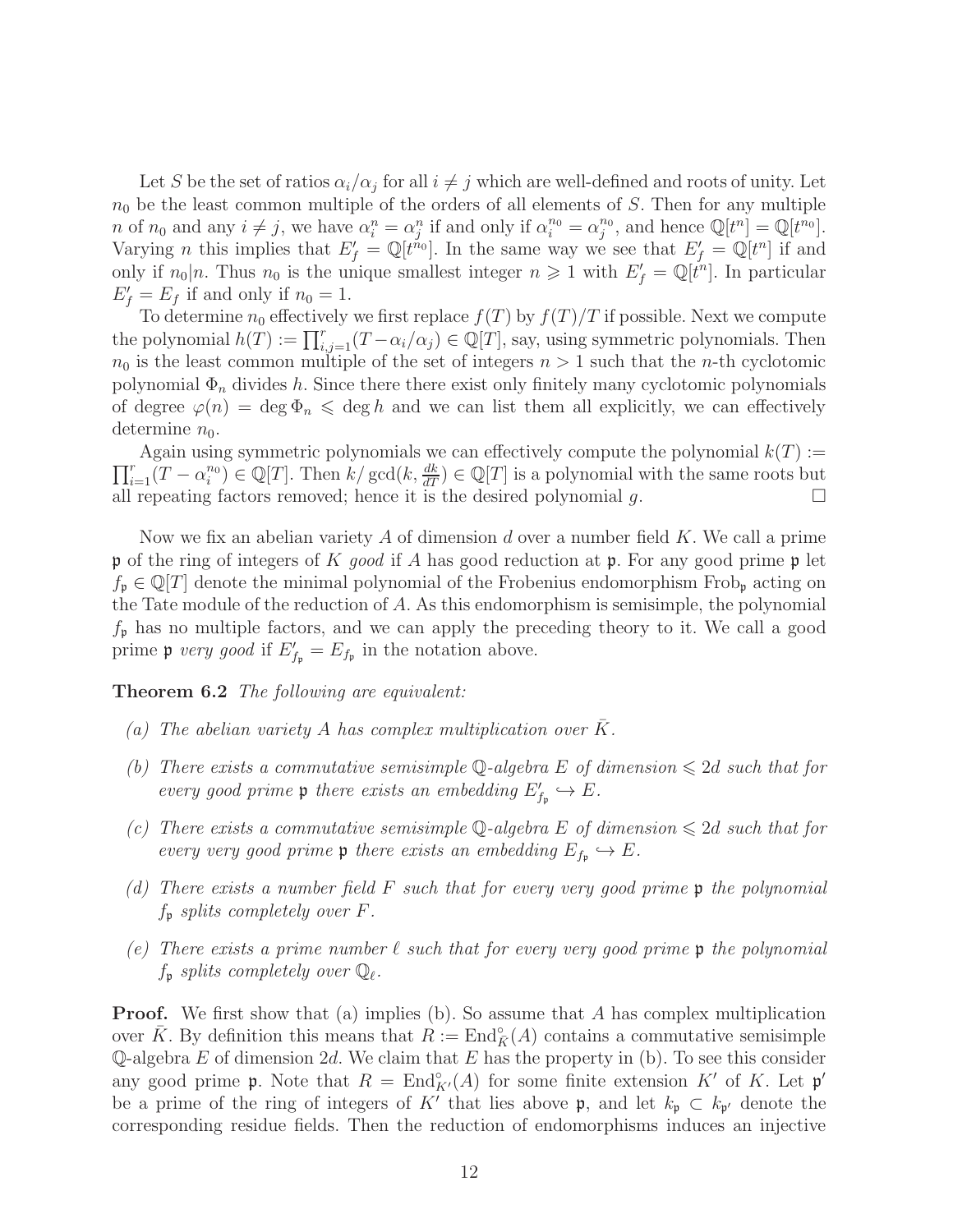homomorphism  $R \hookrightarrow R_{\mathfrak{p}'} := \text{End}^{\circ}_{k_{\mathfrak{p}'}}(A_{\mathfrak{p}})$ . The image of E in  $R_{\mathfrak{p}'}$  is thus a commutative semisimple Q-subalgebra of dimension 2d. By Chai, Conrad and Oort [\[6,](#page-15-0) Thm. 1.3.1.1], this image is therefore its own commutant in  $R_{p'}$ . It follows that the image of E contains the center of  $R_{p'}$ . As the Frobenius endomorphism Frob<sub>p'</sub> lies in the center of  $R_{p'}$ , this yields an embedding of  $\mathbb{Q}$ -algebras  $\mathbb{Q}[\text{Frob}_{\mathfrak{p}'}] \hookrightarrow E$ .

Now observe that the minimal polynomial  $f_{\mathfrak{p}}$  of Frob<sub>p</sub> as an endomorphism of  $V_{\ell}(A_{\mathfrak{p}})$ is also its minimal polynomial over  $\mathbb Q$  as an element of the  $\mathbb Q$ -algebra  $R_{\mathfrak{p}'}$ . Since Frob<sub>p</sub> is semisimple, the subalgebra  $\mathbb{Q}[\text{Frob}_{\mathfrak{p}}] \subset R_{\mathfrak{p}'}$  is therefore isomorphic to  $E_{f_{\mathfrak{p}}} := \mathbb{Q}[T]/(f_{\mathfrak{p}})$ such that Frob<sub>p</sub> corresponds to the residue class  $t \in E_{f_p}$  of T. On the other hand we have Frob<sub>p'</sub> = Frob<sub>p</sub><sup>n</sup>, where *n* denotes the degree of the residue field extension  $k_{p'}/k_p$ . The subalgebra  $\mathbb{Q}[\text{Frob}_{\mathfrak{p}'}] \subset R_{\mathfrak{p}'}$  is therefore isomorphic to the subalgebra  $\mathbb{Q}[t^n] \subset E_{f_{\mathfrak{p}}}$ . By the definition of  $E'_{f_p}$  there thus exists an embedding of Q-algebras  $E'_{f_p} \hookrightarrow \mathbb{Q}[t^n] \cong \mathbb{Q}[\text{Frob}_{p'}].$ Combined with the embedding  $\mathbb{Q}[\text{Frob}_{\mathfrak{p}'}] \hookrightarrow E$ , this yields the desired embedding  $E'_{f_{\mathfrak{p}}} \hookrightarrow E$ . This finishes the proof that (a) implies (b).

Clearly (b) implies (c). Next, given any E as in (c), choose a number field F that is Galois over  $\mathbb Q$  such that every simple factor of E embeds into F. Then by the construction of  $E_{f_{\mathfrak{p}}}$ , for every very good prime  $\mathfrak{p}$  the polynomial  $f_{\mathfrak{p}}$  splits completely over F. Thus (c) implies (d). Also (d) implies (e) by taking any prime number  $\ell$  that splits completely in F.

It remains to show that (e) implies (a). So let  $\ell$  be a prime number as in (e). Consider the associated Galois representation  $\rho_{\ell} \colon \text{Gal}(\bar{K}/K) \to \text{Aut}_{\mathbb{Q}_{\ell}}(V_{\ell}(A)) \cong \text{GL}_{2d}(\mathbb{Q}_{\ell}),$  let  $\Gamma_{\ell}$ denote its image, and let  $G_{\ell}$  be the Zariski closure of  $\Gamma_{\ell}$  in the algebraic group  $GL_{2d,\mathbb{Q}_{\ell}}$ . By Faltings [\[8\]](#page-15-6) the representation  $\rho_{\ell}$  is semisimple and  $\text{End}_{\tilde{K}}^{\circ}(A) \otimes_{\mathbb{Q}} \mathbb{Q}_{\ell} \cong \text{End}_{\mathbb{Q}_{\ell}[G_{\ell}^{\circ}]}(V_{\ell}(A)).$ Thus the identity component  $G_{\ell}^{\circ}$  is a reductive linear algebraic group. If  $G_{\ell}^{\circ}$  is a torus, it follows that  $\text{End}_{\tilde{K}}^{\circ}(A) \otimes_{\mathbb{Q}} \mathbb{Q}_{\ell}$  contains a commutative semisimple  $\mathbb{Q}_{\ell}$ -subalgebra of dimension 2d. Since  $\text{End}_{\tilde{K}}^{\circ}(A)$  is a semisimple Q-algebra, it then contains a commutative semisimple Q-subalgebra of dimension  $2d$ ; so A has complex multiplication over K.

Suppose that A does not have complex multiplication over  $\overline{K}$ . Then  $G_{\ell}^{\circ}$  is not a torus; hence its derived group  $(G_{\ell}^{\circ})^{\text{der}}$  is non-trivial. Then  $(G_{\ell}^{\circ})^{\text{der}}$  possesses a non-split maximal torus defined over  $\mathbb{Q}_{\ell}$ , for instance because every maximal torus is non-split if  $(G_{\ell}^{\circ})^{\text{der}}$  is non-split and by [\[11,](#page-15-10) Thm. 3.6] otherwise. Thus  $G_{\ell}^{\circ}$  possesses a non-split maximal torus  $T_{\ell}$ .

Choose a finite extension  $K' \subset \overline{K}$  of K such that  $\Gamma'_{\ell} := \rho_{\ell}(\text{Gal}(\overline{K}/K'))$  is contained in  $G_{\ell}^{\circ}(\mathbb{Q}_{\ell})$  and consists of matrices that are congruent to the identity modulo  $\ell$ . For later use we fix an auxiliary prime  $\ell' \neq \ell$  and, after enlarging K', assume that the  $\ell'$ -adic representation of Gal $(\bar{K}/K')$  is also congruent to the identity modulo  $\ell'$ .

By Bogomolov [\[3\]](#page-15-11) the subgroup  $\Gamma'_\ell < G_\ell(\mathbb{Q}_\ell)$  is open; hence it contains an open subgroup of  $T_{\ell}(\mathbb{Q}_{\ell})$ ; so there exists a regular semisimple element  $t \in \Gamma'_{\ell} \cap T_{\ell}(\mathbb{Q}_{\ell})$ . Thus  $T_{\ell}$  is the centralizer of t in  $G_{\ell}^{\circ}$ . As  $T_{\ell}$  is non-split, it follows that the characteristic polynomial of t does not split over  $\mathbb{Q}_{\ell}$ . Now observe that the set of monic polynomials of degree  $2d$ over  $\mathbb{Q}_{\ell}$  which are split over  $\mathbb{Q}_{\ell}$  is the image of a proper continuous map  $\mathbb{Q}_{\ell}^{d} \to \mathbb{Q}_{\ell}[T]$ ,  $(\alpha_1, \ldots, \alpha_{2d}) \mapsto \prod_{i=1}^{2d} (T - \alpha_i)$ . It is thus a closed subset of the set of all monic polynomials of degree 2d over  $\mathbb{Q}_{\ell}$ . Since it does not contain the characteristic polynomial of t, and the characteristic polynomial of  $g \in GL_{2d}(\mathbb{Q}_\ell)$  varies continuously with g, there exists an open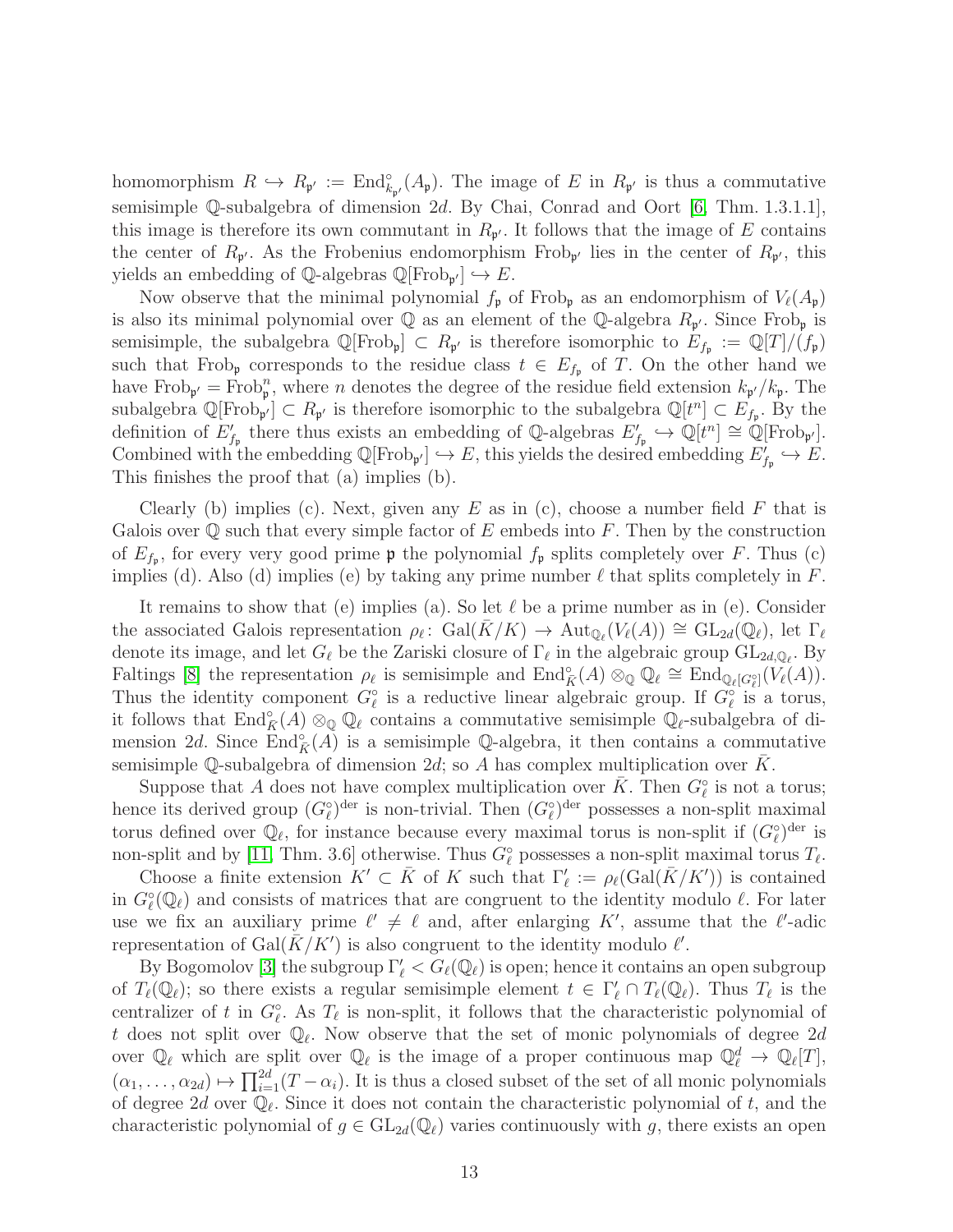neighborhood  $U \subset GL_{2d}(\mathbb{Q}_{\ell})$  of t such that the characteristic polynomial of any  $g \in U$ does not split over  $\mathbb{Q}_{\ell}$ . Note that  $\Gamma'_{\ell} \cap U$  is then a non-empty open subset of  $\Gamma'_{\ell}$ .

Now recall that the primes  $\mathfrak{p}'$  of absolute degree 1 of the ring of integers of  $K'$  form a subset of Dirichlet density 1. This remains true if we restrict ourselves to primes that do not divide  $\ell$  or any prime of K where A has bad reduction. By the Cebotarev density theorem there therefore exists a prime  $\mathfrak{p}'$  with these properties, such that  $\gamma := \rho_{\ell}(\text{Frob}_{\mathfrak{p}'})$ lies in  $\Gamma'_{\ell} \cap U$ . By construction the prime p of K below p' is then good. Also, the fact that  $\mathfrak{p}'$  has absolute degree 1 implies that the residue field extension  $k_{\mathfrak{p}'}/k_{\mathfrak{p}}$  is trivial; hence  $\gamma = \rho_{\ell}(\text{Frob}_{p})$  as well. Then the minimal polynomial of  $\gamma$  in the given representation is precisely the polynomial  $f_{\mathfrak{p}}$  from before. Write  $f_{\mathfrak{p}}(T) = \prod_{i=1}^{r} (T - \alpha_i)$  with pairwise distinct  $\alpha_i \in \overline{\mathbb{Q}}$ . Then by the choice of K' we have  $f_{\mathfrak{p}}(T) \equiv (T-1)^r$  modulo  $\ell$  and modulo  $\ell'$ . Thus for any  $i \neq j$  the algebraic number  $\alpha_i/\alpha_j$  is congruent to 1 modulo a prime above  $\ell$  and modulo a prime above  $\ell'$ . Since  $\ell$  and  $\ell'$  are distinct, this implies that  $\alpha_i/\alpha_j$  cannot be a non-trivial root of unity. By Proposition [6.1](#page-10-0) it follows that p is a very good prime.

Finally, since  $\gamma$  lies in U, the characteristic polynomial and hence also the minimal polynomial of  $\gamma$  does not split over  $\mathbb{Q}_{\ell}$ . As this minimal polynomial is  $f_{\mathfrak{p}}$ , we have achieved a contradiction to (e). Therefore (e) implies (a), as desired.  $\square$ 

**Remark 6.3** If A has no complex multiplication over  $\overline{K}$ , Theorem [6.2](#page-11-0) provides a good chance to prove that efficiently. But it cannot prove that  $A$  has complex multiplication with a finite calculation. Yet, in that case the computation gives some information about the endomorphism ring which might indicate a direction where one can find endomorphisms.

**Remark 6.4** In the proof of the implication (c) $\Rightarrow$ (d) of Theorem [6.2,](#page-11-0) it follows from a result of Dodson [\[7,](#page-15-12) Prop. 1.1] about the structure of Galois groups of CM-fields that the number field F has degree at most  $2^d d!$  over Q. Thus if one has found very good primes  $\mathfrak{p}_1,\ldots,\mathfrak{p}_r$  such that the splitting field of the product  $f_{\mathfrak{p}_1}\cdots f_{\mathfrak{p}_r}$  has degree  $> 2^d d!$  over  $\mathbb{Q}$ , one can deduce that A has no complex multiplication over  $\overline{K}$ . But while this provides a simple algorithm in principle, the size of  $2^d d!$  made it impracticable in some of our cases.

**Remark 6.5** If one knows for some reason that A is simple over  $\overline{K}$ , the ring  $R :=$ End $_{K'}^{\circ}(A)$  in the proof of Theorem [6.2](#page-11-0) is simple; hence its center E is a field. In that case we obtain the same equivalences with a field  $E$  in (b) and (c). But this observation presumes information about the endomorphism ring which we might not have in a given situation. Yet perhaps one finds a very good prime  $\mathfrak p$  such that the characteristic polynomial of Frob<sub>p</sub> is already irreducible over Q. Then the reduction  $A_p$  is simple over  $k_p$ ; hence A is simple over  $\bar{K}$ .

<span id="page-13-0"></span>If the rings  $E'_{f_{\mathfrak{p}}}$  for good primes  $\mathfrak p$  are not fields, it may be messy to juggle with their simple factors. At least we can say:

**Corollary 6.6** If A has complex multiplication over  $\bar{K}$ , for any good primes  $\mathfrak{p}_1, \ldots, \mathfrak{p}_r$  the tensor product  $E'_{f_{\mathfrak{p}_1}} \otimes_{\mathbb{Q}} \ldots \otimes_{\mathbb{Q}} E'_{f_{\mathfrak{p}_r}}$  possesses a simple direct summand of dimension  $\leq 2d$ .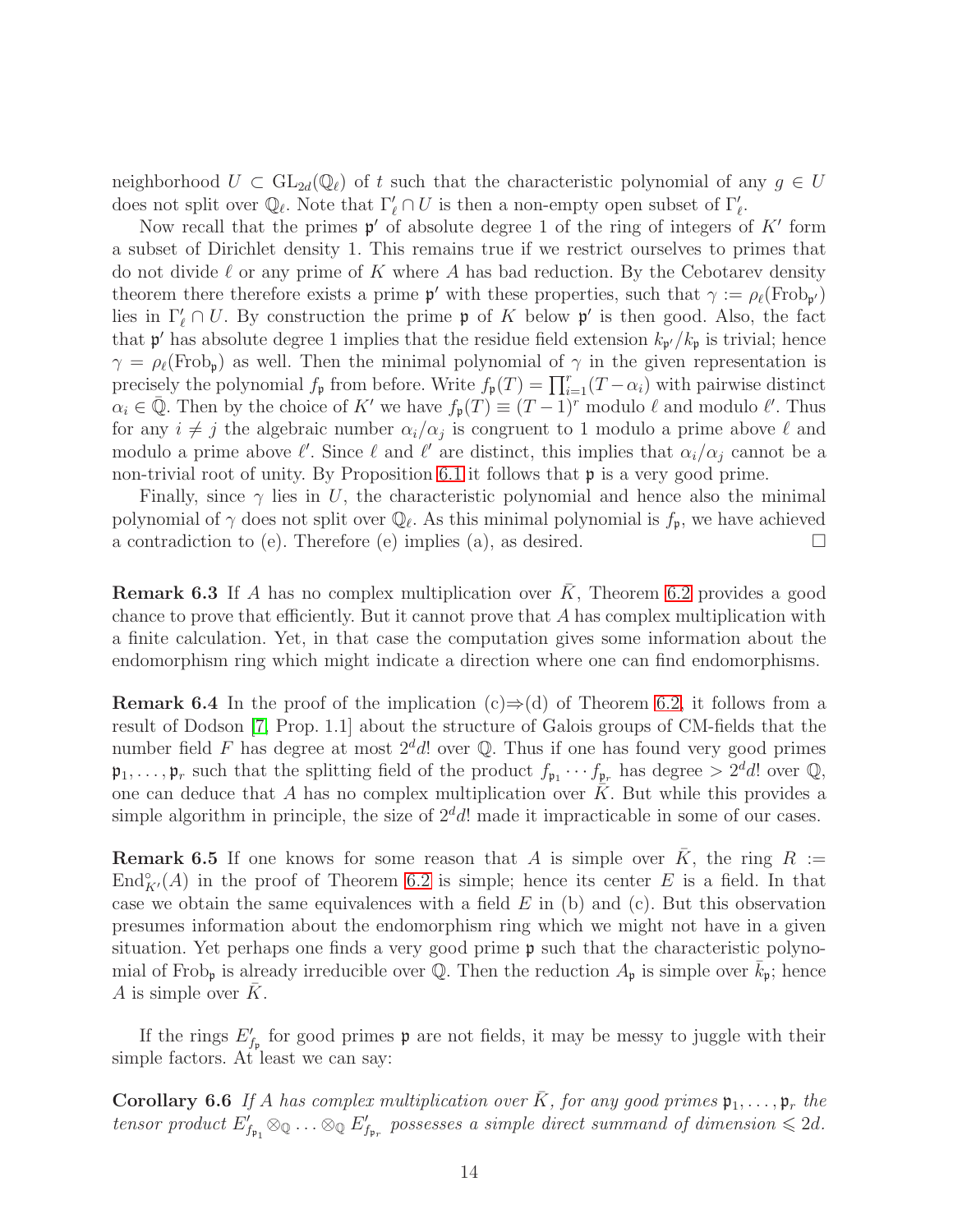**Proof.** The embeddings  $E'_{f_{\mathfrak{p}_i}} \hookrightarrow E$  from Theorem [6.2](#page-11-0) (b) induce a unitary and hence non-zero ring homomorphism  $E'_{f_{\mathfrak{p}_1}} \otimes_{\mathbb{Q}} \ldots \otimes_{\mathbb{Q}} E'_{f_{\mathfrak{p}_r}} \to E$ , and any simple direct summand of its image has dimension  $\leq 2d$ .

<span id="page-14-0"></span>In the present paper we only need the following special case:

**Corollary 6.7** If A has complex multiplication over  $\bar{K}$ , for any very good primes  $\mathfrak{p}_1, \ldots, \mathfrak{p}_r$ such that the minimal polynomials  $f_{\mathfrak{p}_i}$  are irreducible over Q and the associated fields  $E_{f_{\mathfrak{p}_i}}$ are linearly disjoint over Q, we have

$$
\prod_{i=1}^r [E_{f_{\mathfrak{p}_i}}:\mathbb{Q}]\ \leqslant\ 2d.
$$

**Proof.** In this case each  $E'_{f_{\mathfrak{p}_i}} = E_{f_{\mathfrak{p}_i}}$  is a field (which means that  $A_{\mathfrak{p}_i}$  is isotypic), and so is their tensor product over  $\mathbb{Q}$ ; hence the inequality follows directly from Corollary [6.6.](#page-13-0)  $\Box$ 

## 7 Application of the criterion

**Proposition 7.1** The jacobians of  $X_{10}$ ,  $X_{11}$ ,  $X_{16}$ ,  $X_{17}$ , and  $X_{18}$  do not have complex multiplication.

**Proof.** For each of these curves X the quotient  $\bar{X} := H\setminus X$  from Proposition [5.1](#page-8-0) can be defined over Q. Let  $\bar{g}$  be its genus and  $y^2 = f(x)$  an affine equation for it with a separable polynomial  $f \in \mathbb{Z}[x]$ . For any prime number  $p > 2$  that does not divide the discriminant of f, the curve X has good reduction at p. Then its jacobian A also has good reduction at p, and the reduction  $\bar{A}_p$  of  $\bar{A}$  is naturally isomorphic to the jacobian of the reduction  $\bar{X}_p$  of  $\bar{X}$ , for instance by [\[9,](#page-15-13) Prop. 9.5.20]. The computer algebra system Sage provides a function, which partially uses PARI [\[24\]](#page-16-11), that efficiently computes the characteristic polynomial of Frobenius for any hyperelliptic curve over a finite field of odd characteristic. Thus for any good prime p as above, we can determine the characteristic polynomial  $g_p$  of Frobenius for  $\bar{A}_p$ . By a direct calculation using Proposition [6.1](#page-10-0) we check if p is very good, that is, if none of the ratios of the roots of  $g_p$  is a nontrivial root of unity. By factoring  $g_p$  we then obtain the minimal polynomial  $f_p$  of Frob<sub>p</sub> and know whether that is irreducible over  $\mathbb{Q}$ .

Repeating this process for sufficiently many good primes, in each case we actually find very good primes  $p_1, \ldots, p_r$  for which the  $f_{p_i}$  are irreducible over Q, the associated fields  $E_{f_{p_i}}$  are linearly disjoint over  $\mathbb{Q}$ , and

$$
\prod_{i=1}^r [E_{f_{p_i}}:\mathbb{Q}] > 2\bar{g}.
$$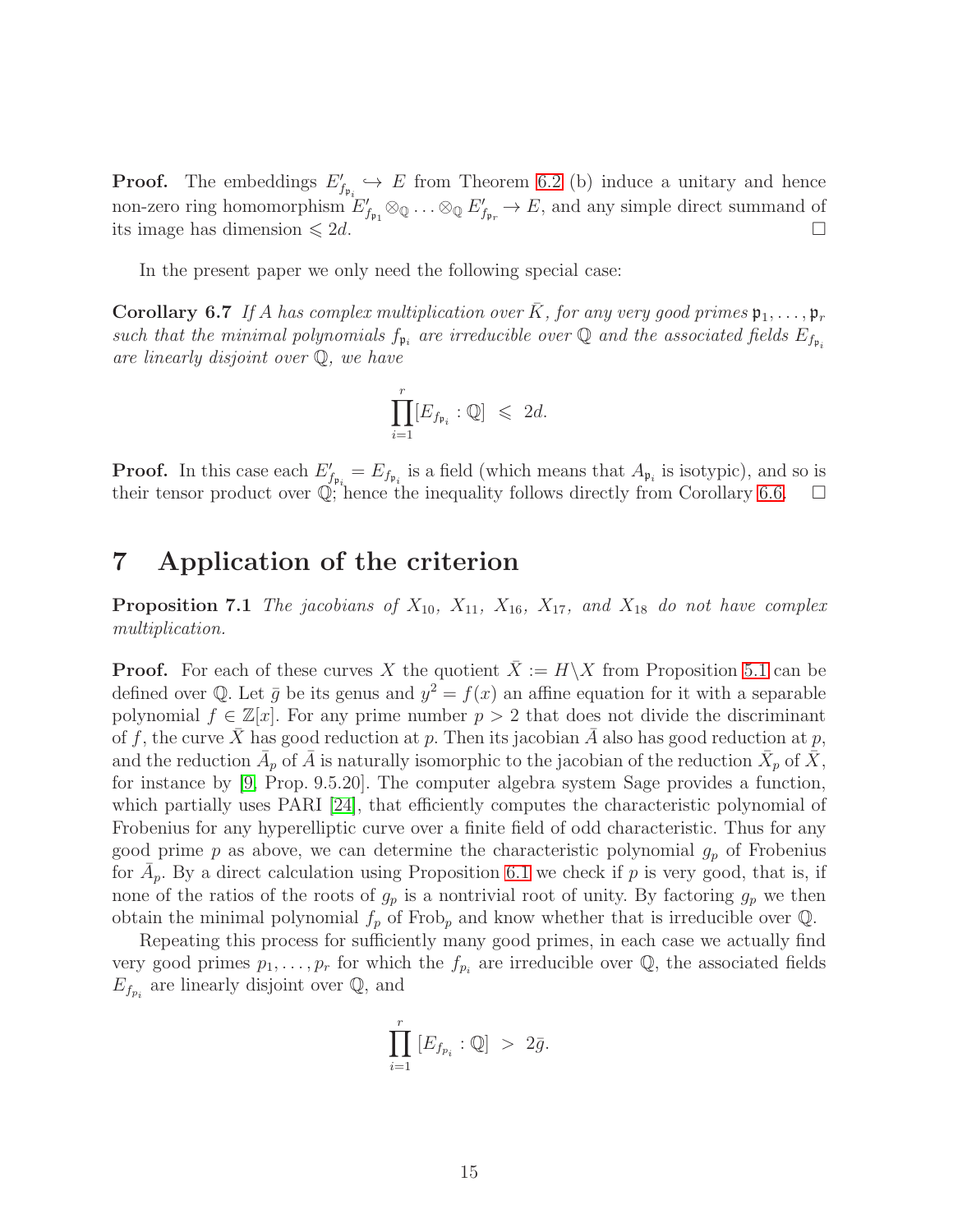By Corollary [6.7](#page-14-0) it follows that A does not have complex multiplication, and hence  $Jac(X)$ does not, either. The following table lists the very good primes that we employed:

| X        | $\bar{q}$      | very good primes |
|----------|----------------|------------------|
| $X_{10}$ | $\overline{2}$ | 37,61,157        |
| $X_{11}$ |                | 7,73             |
| $X_{16}$ |                | 31, 151          |
| $X_{17}$ |                | 31, 41           |
| $X_{18}$ |                | 131, 211         |

For the actual calculations see the respective worksheet in [\[26\]](#page-16-8).  $\Box$ 

## References

- <span id="page-15-9"></span>[1] Achter, J.: Detecting complex multiplication. in: *Computational aspects of algebraic curves*. Lecture Notes Ser. Comput. 13, Hackensack: World Sci. Publ. 2005, 38–50
- <span id="page-15-11"></span><span id="page-15-4"></span>[2] Blichfeldt, H. F.: *Finite collineation groups*. Chicago: The University of Chicago Press (1917).
- [3] Bogomolov, F. A.: Sur l'alg´ebricit´e des repr´esentations ℓ-adiques. *C. R. Acad. Sci. Paris S´er. A-B* 290 (1980), no. 15, A701–A703.
- <span id="page-15-5"></span><span id="page-15-1"></span>[4] Bosch, S.: Formelle Standardmodelle hyperelliptischer Kurven. *Math. Ann.* 251 no.1 (1980) 19–42.
- [5] Brandt, R., Stichtenoth H.: Die Automorphismengruppen hyperelliptischer Kurven. (The groups of automorphisms of hyperelliptic curves). *Manuscr. Math.* 55 (1986), 83–92.
- <span id="page-15-0"></span>[6] Chai, C., Conrad, B., Oort, F.: *Complex multiplication and lifting problems.* Mathematical Surveys and Monographs 195, Providence, RI: American Mathematical Society, 2014.
- <span id="page-15-12"></span>[7] Dodson, B.: The structure of Galois groups of CM-fields. *Trans. Amer. Math. Soc.* 283 (1984), no. 1, 1–32.
- <span id="page-15-6"></span>[8] Faltings, G.: Finiteness theorems for abelian varieties over number fields. In: *Arithmetic geometry* (Storrs, Conn., 1984). New York: Springer, 1986, 9–27.
- <span id="page-15-13"></span>[9] Fantechi, B., G¨ottsche, L., Illusie, L., Kleiman, S. L., Nitsure, N., Vistoli, A.: *Fundamental algebraic geometry: Grothendieck's FGA explained.* Mathematical Surveys and Monographs 123, Providence, RI: American Mathematical Society, 2005.
- <span id="page-15-3"></span>[10] Klein, F.: *Lectures on the ikosahedron and the solution of equations of the fifth degree*. London: Trübner  $& Co. (1888).$
- <span id="page-15-10"></span>[11] Larsen, M. J.; Pink, R.: On  $\ell$ -independence of algebraic monodromy groups in compatible systems of representations. *Invent. Math.* 107 (1992), no. 3, 603–636.
- <span id="page-15-8"></span>[12] Lombardo, D.: *Computing the geometric endomorphism ring of a genus 2 Jacobian*. URL: <https://arxiv.org/pdf/1610.09674.pdf>
- <span id="page-15-7"></span>[13] Masser, D. W.; W¨ustholz, G.: Refinements of the Tate conjecture for abelian varieties. In: *Abelian varieties* (Egloffstein, 1993). Berlin: de Gruyter, 1995, 211–223.
- <span id="page-15-2"></span>[14] M¨uller, N.: *Hyperelliptic curves with many automorphisms*. Master Thesis, ETH Z¨urich, April 2017. URL: <https://people.math.ethz.ch/~pink/Theses/2017-Master-Nicolas-Mueller.pdf>